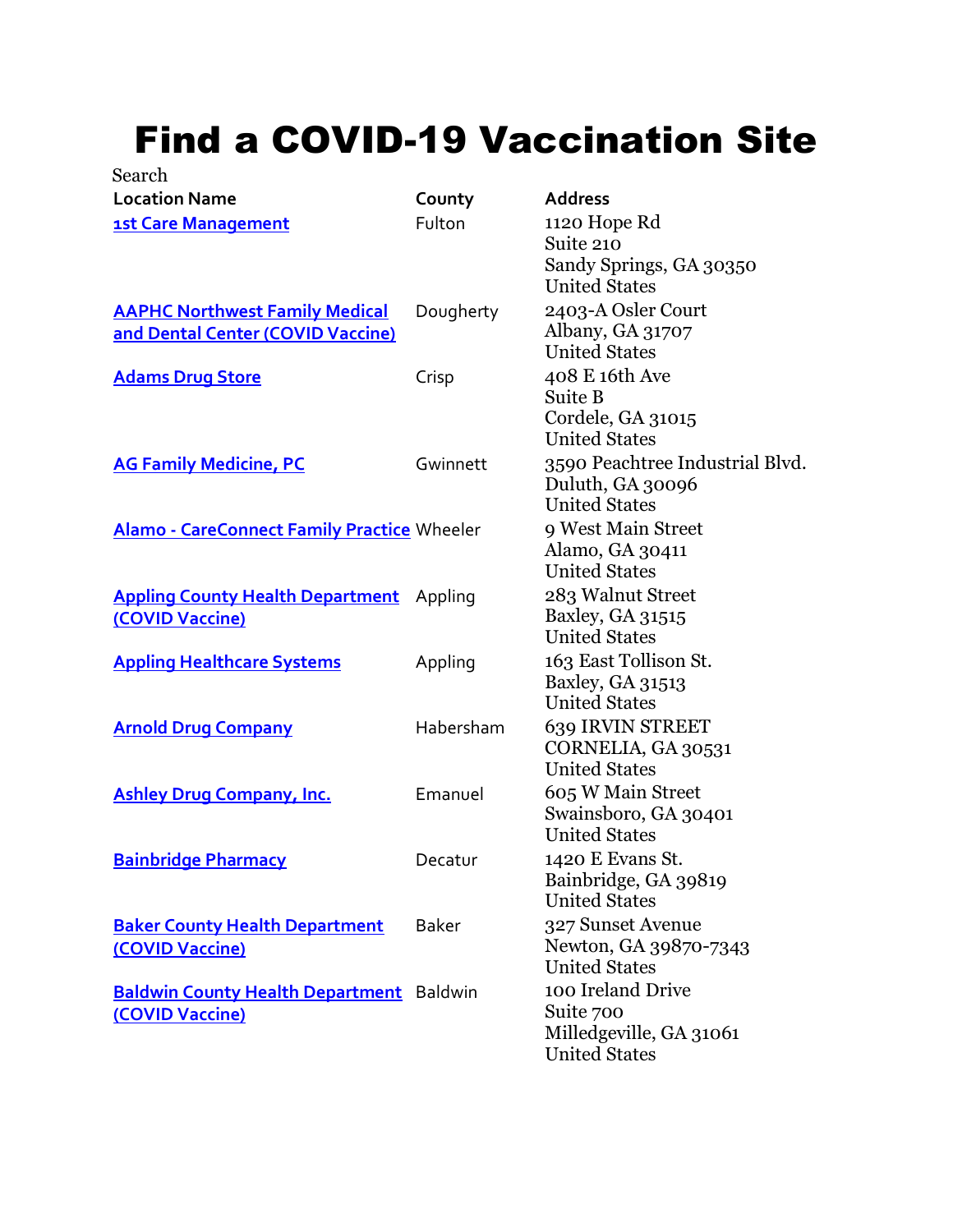| <b>Location Name</b>                                                     | County         | <b>Address</b>                                                             |
|--------------------------------------------------------------------------|----------------|----------------------------------------------------------------------------|
| <b>Banks County Health Department</b>                                    | <b>Banks</b>   | 667 Thompson Street                                                        |
| (COVID Vaccine)                                                          |                | Homer, GA 30547-3110<br><b>United States</b>                               |
| <b>Barnes Drug Stores of Valdosta, Inc</b> Lowndes                       |                | 200 South Patterson Street<br>Valdosta, GA 31601<br><b>United States</b>   |
| <b>Bartow County Health Department</b><br>(COVID Vaccine)                | <b>Bartow</b>  | 100 Zena Drive<br>Cartersville, GA 30121<br><b>United States</b>           |
| <b>Bedingfield Pharmacy</b>                                              | Bryan          | 27 N Main St<br>PO BOX 326<br>Pembroke, GA 31321<br><b>United States</b>   |
| <b>Bell's Family Pharmacy</b>                                            | Pickens        | 4875 Highway 53 E<br>Tate, GA 30177<br><b>United States</b>                |
| Ben Hill County Health Department Ben Hill<br>(COVID Vaccine)            |                | 251 Appomattox Road<br>Fitzgerald, GA 31750<br><b>United States</b>        |
| <b>Berrien County Health Department</b><br>(COVID Vaccine)               | <b>Berrien</b> | 600-A S. Jefferson St.<br>Nashville, GA 31639-2651<br><b>United States</b> |
| <b>Berrien County Hospital</b>                                           | Lowndes        | South Georgia Medical Center<br>Valdosta, GA 31602<br><b>United States</b> |
| <b>Bethelview Pharmacy</b>                                               | Forsyth        | 5610 Bethelview Road<br>Cumming, GA 30040<br><b>United States</b>          |
| <b>Bibb County Health Department</b><br>(COVID Vaccine)                  | <b>Bibb</b>    | 171 Emery Highway<br>Macon, GA 31217<br><b>United States</b>               |
| <b>Bleckley County Heartland EMS</b><br>(COVID Vaccine)                  | Bleckley       | 226 Lucas Road<br>Cochran, GA 31014<br><b>United States</b>                |
| <b>Briarcliff Pharmacy</b>                                               | DeKalb         | 2724 Clairmont Road<br>Atlanta, GA 30329<br><b>United States</b>           |
| <b>Brooks County Health Department</b><br>(COVID Vaccine)                | <b>Brooks</b>  | 500 East Courtland<br>Quitman, GA 31643<br><b>United States</b>            |
| <b>Bryan County Health Department</b><br><b>Pembroke (COVID Vaccine)</b> | Bryan          | 430 Ledford Street<br>Pembroke, GA 31321<br><b>United States</b>           |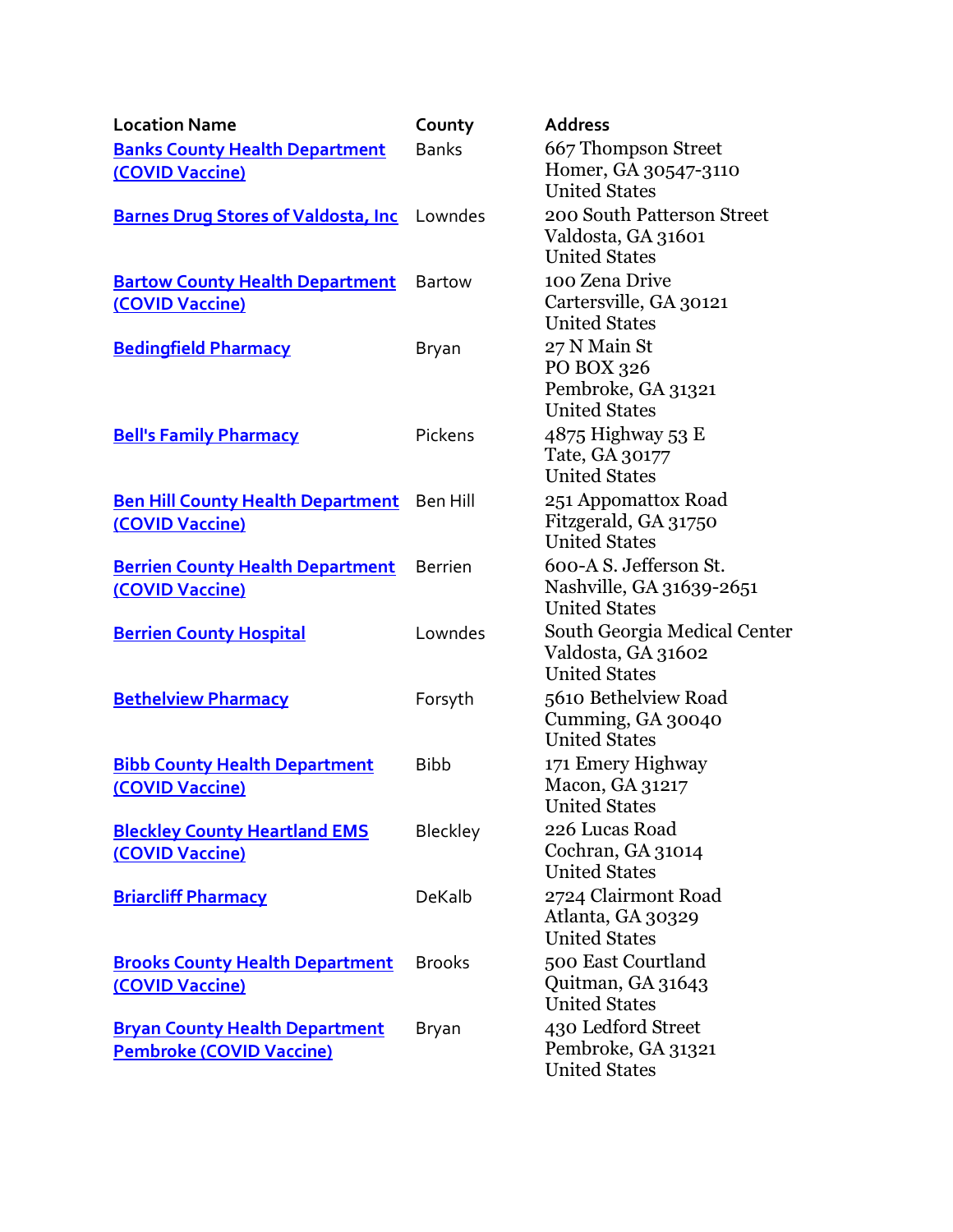| <b>Location Name</b>                                                             | County         | <b>Address</b>                                                                   |
|----------------------------------------------------------------------------------|----------------|----------------------------------------------------------------------------------|
| <b>Bryan County Health Department</b><br><b>Richmond Hill (COVID Vaccine)</b>    | Bryan          | 66 Capt. Matthew Freeman Dr<br>Richmond Hill, GA 31324<br><b>United States</b>   |
| <b>Buford-Norcross Primary Care</b>                                              | Gwinnett       | 777 West Peachtree Street<br>Norcross, GA 30071<br><b>United States</b>          |
| <b>Bulloch County Health Department</b><br>(COVID Vaccine)                       | <b>Bulloch</b> | 1 West Altman Street<br>Statesboro, GA 30458-5212<br><b>United States</b>        |
| <b>Burke County Health Department</b><br>(COVID Vaccine)                         | <b>Burke</b>   | 114 Dogwood Drive<br>Waynesboro, GA 30830<br><b>United States</b>                |
| <b>Calhoun County Health Department</b> Calhoun<br>(COVID Vaccine)               |                | 29040 North Bermuda Street<br>Morgan, GA 39866-3516<br><b>United States</b>      |
| <b>Camden County Health Department</b> Camden<br><b>St. Mary (COVID Vaccine)</b> |                | 905 Dilworth St<br>St. Mary's, GA 31558<br><b>United States</b>                  |
| <b>Camden County Health Department</b> Camden<br><b>Woodbine (COVID Vaccine)</b> |                | 1501 Georgia Avenue<br>Woodbine, GA 31569-5504<br><b>United States</b>           |
| <b>Candler County Hospital (COVID</b><br><b>Vaccine)</b>                         | Candler        | 400 Cedar Street<br>Metter, GA 30439<br><b>United States</b>                     |
| <b>Carroll County Health Department</b><br>(COVID Vaccine)                       | Carroll        | 1004 Newnan Road<br>Carrollton, GA 30116-6428<br><b>United States</b>            |
| <b>Carroll Total Healthcare</b>                                                  | Forsyth        | 410 Peachtree Parkway<br>Suite 4226<br>Cumming, GA 30041<br><b>United States</b> |
| <b>Castleberry Drug (COVID Vaccine)</b>                                          | Monroe         | 67 North Lee Street<br>Forsyth, GA 31029<br><b>United States</b>                 |
| <b>Catoosa County Health Department</b> Catoosa<br>(COVID Vaccine)               |                | 145 Catoosa Circle<br>Ringgold, GA 30736-8077<br><b>United States</b>            |
| <b>Chancy Drugs Hahira</b>                                                       | Lowndes        | 205B East Main Street<br>Hahira, GA 31632<br><b>United States</b>                |
| <b>Chancy Drugs Lake Park</b>                                                    | Lowndes        | 453 Lakes Blvd.<br>Lake Park, GA 31636<br><b>United States</b>                   |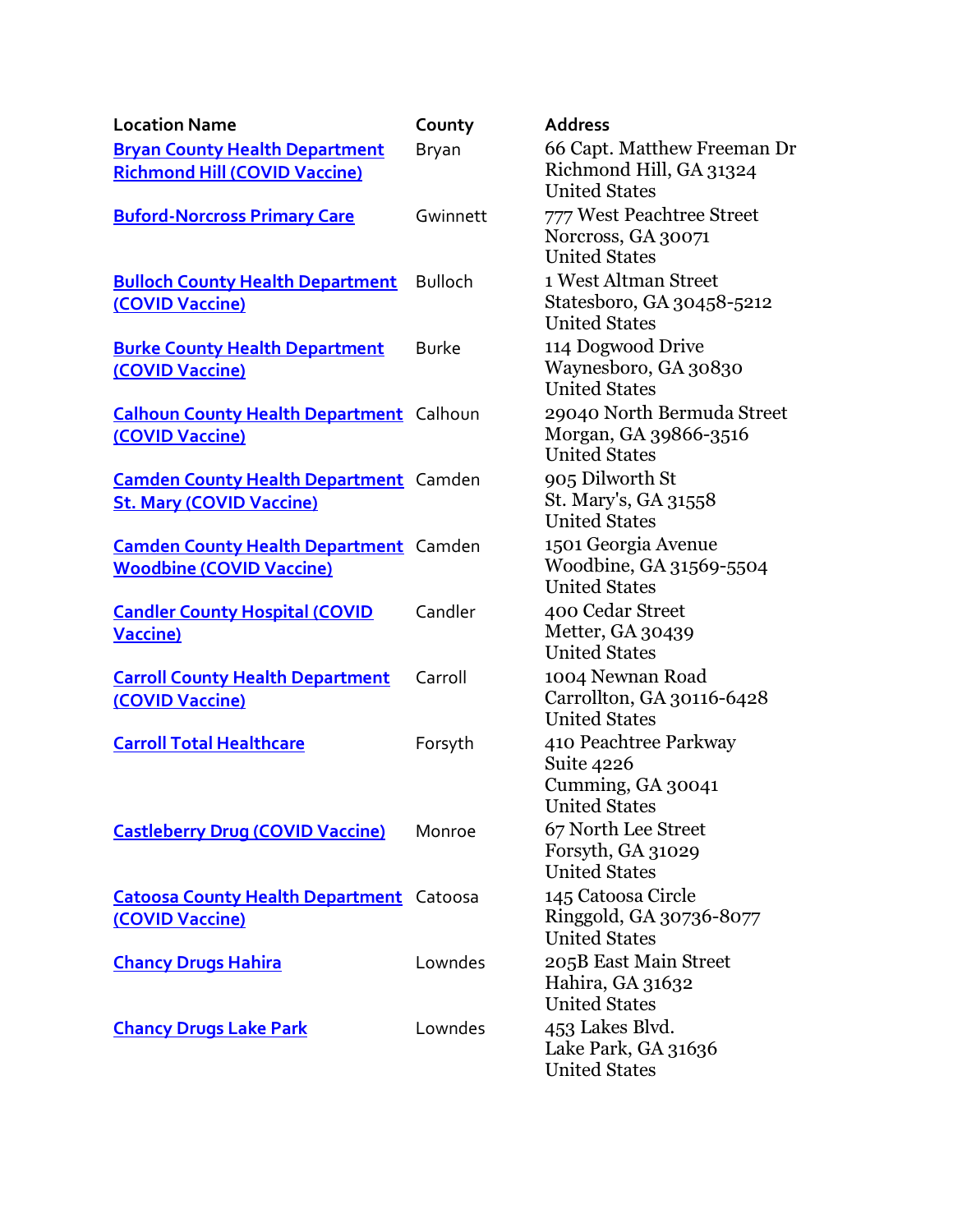| <b>Location Name</b>                                               | County    | <b>Address</b>                                                               |
|--------------------------------------------------------------------|-----------|------------------------------------------------------------------------------|
| <b>Chancy Drugs Moultrie</b>                                       | Colquitt  | 101 N Main St.<br>Moultrie, GA 31768<br><b>United States</b>                 |
| <b>Chancy Drugs Valdosta</b>                                       | Lowndes   | 2333 N Ashley St.<br>Valdosta, GA 31602<br><b>United States</b>              |
| <b>Chatham County Health Department Chatham</b><br>(COVID Vaccine) |           | 1395 Eisenhower Drive<br>Savannah, GA 31406-3901<br><b>United States</b>     |
| <b>Chatham County Health Department Chatham</b>                    |           | 1602 Drayton Street                                                          |
| - Midtown Center (COVID Vaccine)                                   |           | Savannah, GA 31401-7526<br><b>United States</b>                              |
| <b>Chattahoochee County Health Dept</b> Chattahoochee              |           | 213 McNaughton Street<br>Cusseta, GA 31805<br><b>United States</b>           |
| <b>Chattooga County Health</b>                                     | Chattooga | 60 Farrar Drive                                                              |
| <b>Department (COVID Vaccine)</b>                                  |           | Summerville, GA 30747-2013<br><b>United States</b>                           |
| <b>Cherokee County Health Department Cherokee</b>                  |           | 7545 N. Main St                                                              |
| <b>Woodstock (COVID Vaccine)</b>                                   |           | Suite 100                                                                    |
|                                                                    |           | Woodstock, GA 30188<br><b>United States</b>                                  |
| <b>Chestatee Emergent Medical Care</b>                             | Dawson    | 2395 Thompson Rd<br>Dawsonville, GA 30534<br><b>United States</b>            |
| <b>Citizens Pharmacy</b>                                           | Hall      | 5325 Atlanta Highway<br>Flowery Branch, GA 30542<br><b>United States</b>     |
| <b>Clarke County Health Department</b><br>(COVID Vaccine)          | Clarke    | 345 North Harris Street<br>Athens, GA 30601-2411<br><b>United States</b>     |
| <b>Clay County Medical Center</b>                                  | Clay      | 305 Washington Street South<br>Fort Gaines, GA 39851<br><b>United States</b> |
| <b>Clayton County Health Department</b>                            | Clayton   | 803 Forest Parkway                                                           |
| <b>Forest Park Rec (COVID Vaccine)</b>                             |           | Forest Park, GA 30297                                                        |
|                                                                    |           | <b>United States</b>                                                         |
| <b>Clayton County Health Department</b>                            | Clayton   | 1117 Battle Creek Rd                                                         |
| <b>Truett Cathy PLC (COVID Vaccine)</b>                            |           | Jonesboro, GA 30236                                                          |
|                                                                    |           | <b>United States</b>                                                         |
| <b>Clinch Memorial Hospital</b>                                    | Clinch    | 1050 Valdosta Highway                                                        |
|                                                                    |           | Homerville, GA 31634<br><b>United States</b>                                 |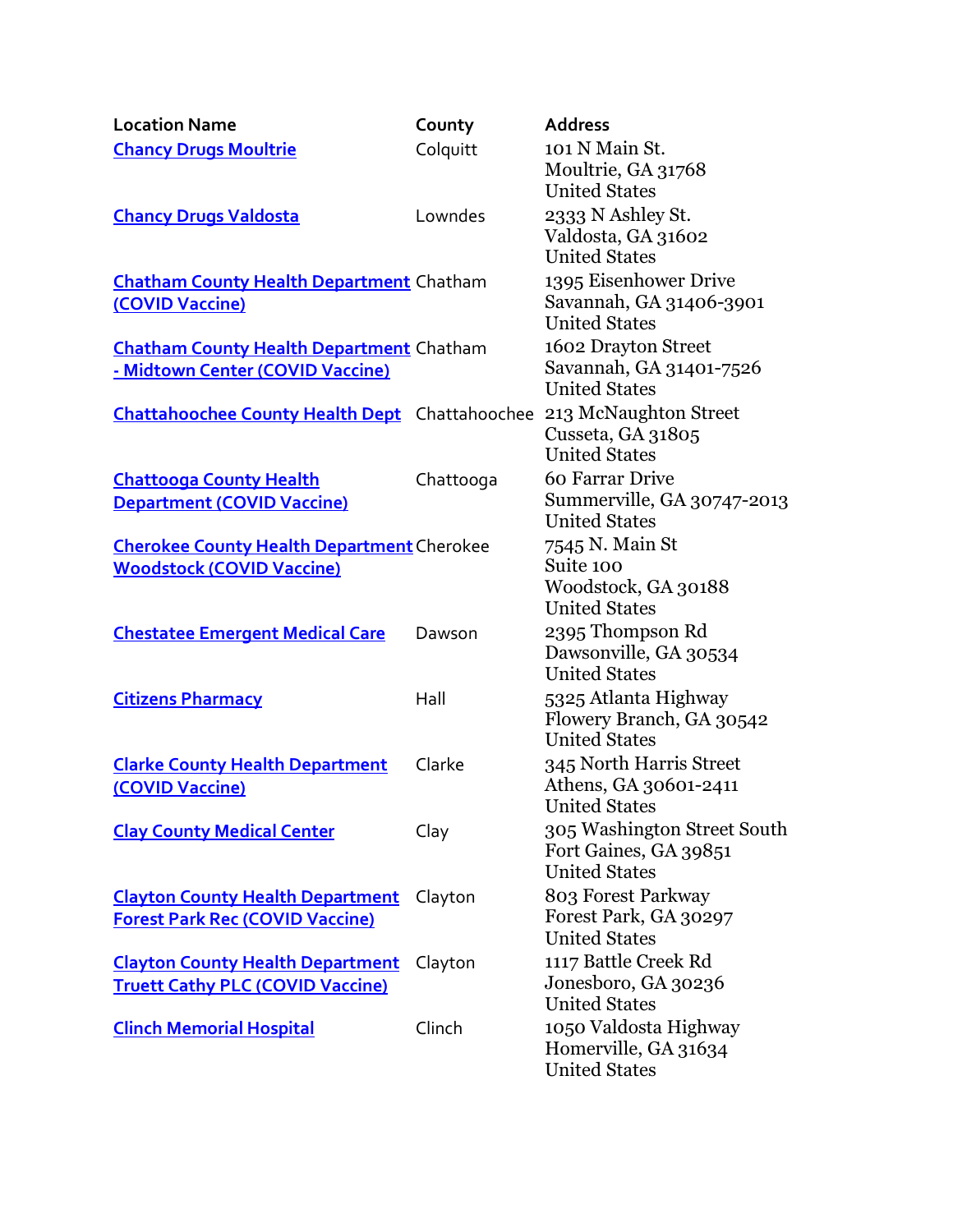| <b>Location Name</b>                                                 | County   | <b>Address</b>                                                                            |
|----------------------------------------------------------------------|----------|-------------------------------------------------------------------------------------------|
| <b>Clinica Medical Hispana</b>                                       | Gwinnett | 5151 Brookhollow Pkwy.<br>Suite 145<br>Norcross, GA 30071<br><b>United States</b>         |
| <b>Coastal Drug Company</b>                                          | Liberty  | 204 Butler Street<br>Midway, GA 31320<br><b>United States</b>                             |
| <b>Cobb &amp; Douglas Public Health</b><br>(COVID Site)              | Cobb     | Jim R. Miller Park<br>2245 Callaway Road SW<br>Marietta, GA 30008<br><b>United States</b> |
| <b>Coffee County Health Department</b><br>(COVID Vaccine)            | Coffee   | 1111 W. Baker Highway West<br>Douglas, GA 31533-2107<br><b>United States</b>              |
| <b>Coffee Regional Medical Center</b>                                | Coffee   | 1101 Ocilla Road<br>P.O. Box 1287<br>Douglas, GA 31533<br><b>United States</b>            |
| <b>Colquitt Complete Care LLC</b>                                    | Miller   | 210 West Main Street<br>Suite 4<br>Colquitt, GA 39837-3434<br><b>United States</b>        |
| <b>Colquitt County Health Department Colquitt</b><br>(COVID Vaccine) |          | 214 West Central Avenue<br>Moultrie, GA 31768-3834<br><b>United States</b>                |
| <b>Colquitt Regional Medical Center</b>                              | Colquitt | 3131 S Main St<br>Moultrie, GA 31776<br><b>United States</b>                              |
| <b>Columbia County Health Department Columbia</b><br>(COVID Vaccine) |          | 1930 William Few Parkway<br>Grovetown, GA 30813-7802<br><b>United States</b>              |
| <b>Columbus Health Department</b><br>(COVID Site)                    | Muscogee | 5601 Veterans Parkway<br>Columbus, GA 31904<br><b>United States</b>                       |
| <b>Community Health Care Systems,</b><br><b>Inc-Jones</b>            | Jones    | 4292 GRAY HIGHWAY<br>GRAY, GA 31032<br><b>United States</b>                               |
| <b>Community Health Care Systems,</b><br><b>Inc-Twiggs</b>           | Twiggs   | 101 WATSON ROAD<br><b>SUITE B</b><br>JEFFERSONVILLE, GA 31044<br><b>United States</b>     |
| <b>Community Health Care Systems,</b><br><b>Inc-Warren</b>           | Warren   | 1008 ATLANTA HIGHWAY<br>WARRENTON, GA 30828<br><b>United States</b>                       |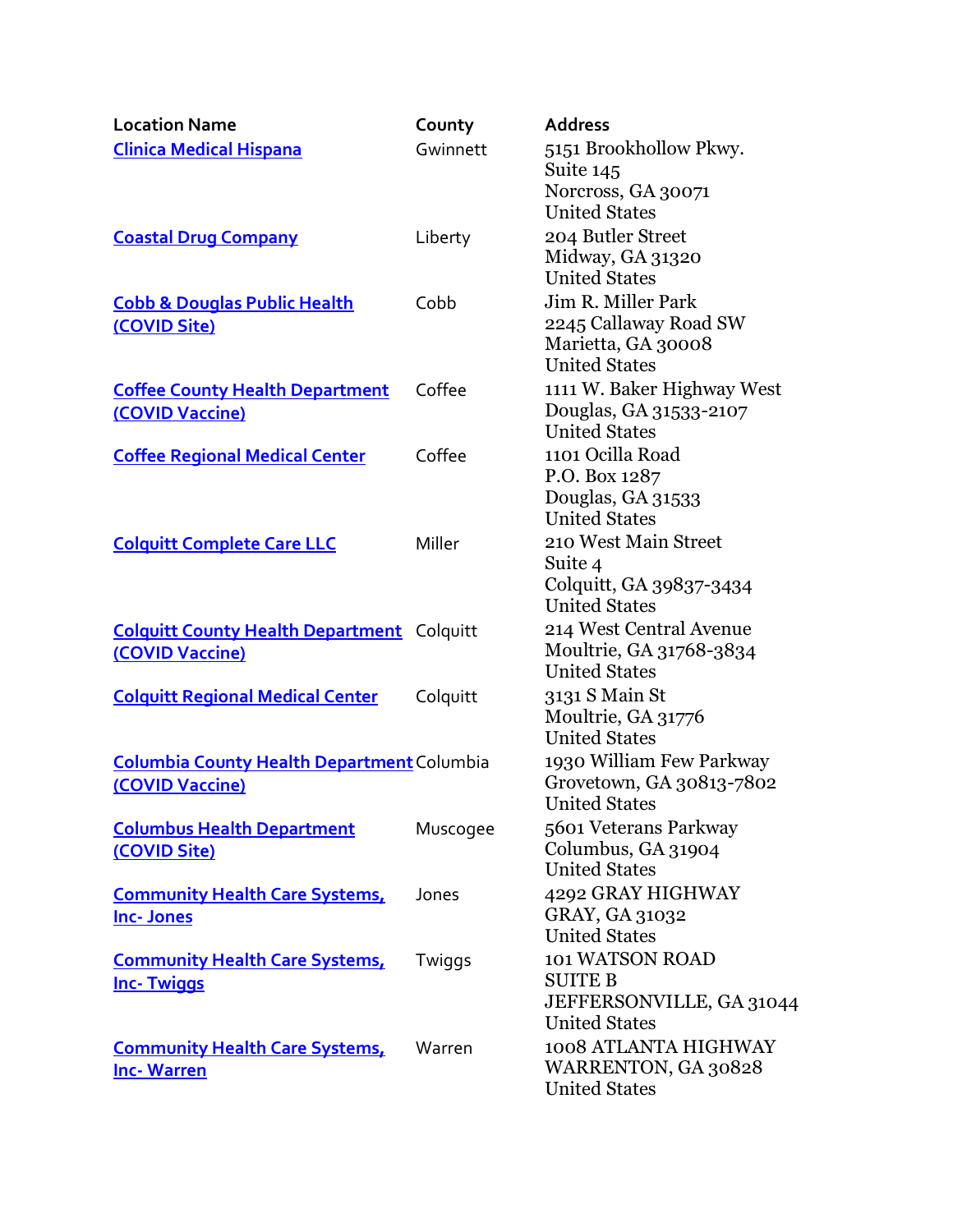| <b>Location Name</b>                                               | County    | <b>Address</b>                                     |
|--------------------------------------------------------------------|-----------|----------------------------------------------------|
| <b>Community Health Care Systems,</b>                              | Wilkinson | 218 MILLEDGEVILLE ROAD                             |
| <b>Inc-Wilkinson</b>                                               |           | <b>GORDON, GA 31031</b>                            |
|                                                                    |           | <b>United States</b>                               |
| <b>Compounding Solutions Of</b>                                    | Chatham   | 603 E 69th Street                                  |
| <b>Savannah</b>                                                    |           | Savannah, GA 31405                                 |
|                                                                    |           | <b>United States</b>                               |
| <b>Concord Pharmacy</b>                                            | Forsyth   | 3890 Johns Creek Pkwy<br>Suite 160                 |
|                                                                    |           | Suwanee, GA 30024<br><b>United States</b>          |
| <b>Cook County Health Department</b>                               | Cook      | 204 North Parrish Avenue                           |
| (COVID Vaccine)                                                    |           | Adel, GA 31620-2327                                |
|                                                                    |           | <b>United States</b>                               |
| <b>Coweta County Health Department</b>                             | Coweta    | 70 Hospital Road                                   |
| (COVID Vaccine)                                                    |           | Newnan, GA 30263-1210<br><b>United States</b>      |
| <b>Cowles Clinic - Urology</b>                                     | Greene    | 1000 Cowles Clinic Way, C-100                      |
|                                                                    |           | Cedar Cottage                                      |
|                                                                    |           | Greensboro, GA 30642<br><b>United States</b>       |
|                                                                    |           |                                                    |
| <b>Crawford County Health Department Crawford</b>                  |           | 141 McCrary Avenue<br>Suite H                      |
| (COVID Vaccine)                                                    |           | Roberta, GA 31078                                  |
|                                                                    |           | <b>United States</b>                               |
| <b>Crisp County Health Department</b>                              | Crisp     | 111 24th Avenue East                               |
| (COVID Site)                                                       |           | Cordele, GA 31015                                  |
|                                                                    |           | <b>United States</b>                               |
| <b>Crisp Regional Hospital</b>                                     | Crisp     | 902 North 7th Street                               |
|                                                                    |           | Codele, GA 31015                                   |
|                                                                    |           | <b>United States</b>                               |
| <b>Dade County Health Department</b>                               | Dade      | 71 Case Avenue                                     |
| (COVID Vaccine)                                                    |           | Suite H-10                                         |
|                                                                    |           | Trenton, GA 30752-2429                             |
|                                                                    |           | <b>United States</b>                               |
| <b>Dalton Family Practice</b>                                      | Whitfield | 1114 Professional Blvd                             |
|                                                                    |           | Dalton, GA 30720<br><b>United States</b>           |
|                                                                    |           |                                                    |
| <b>Dawson County Health Department</b> Dawson                      |           | 54 Highway 53 East                                 |
| (COVID Vaccine)                                                    |           | Dawsonville, GA 30534-0000<br><b>United States</b> |
|                                                                    |           | 928 West Street                                    |
| <b>Decatur County Health Department</b> Decatur<br>(COVID Vaccine) |           | Bainbridge, GA 39817                               |
|                                                                    |           | <b>United States</b>                               |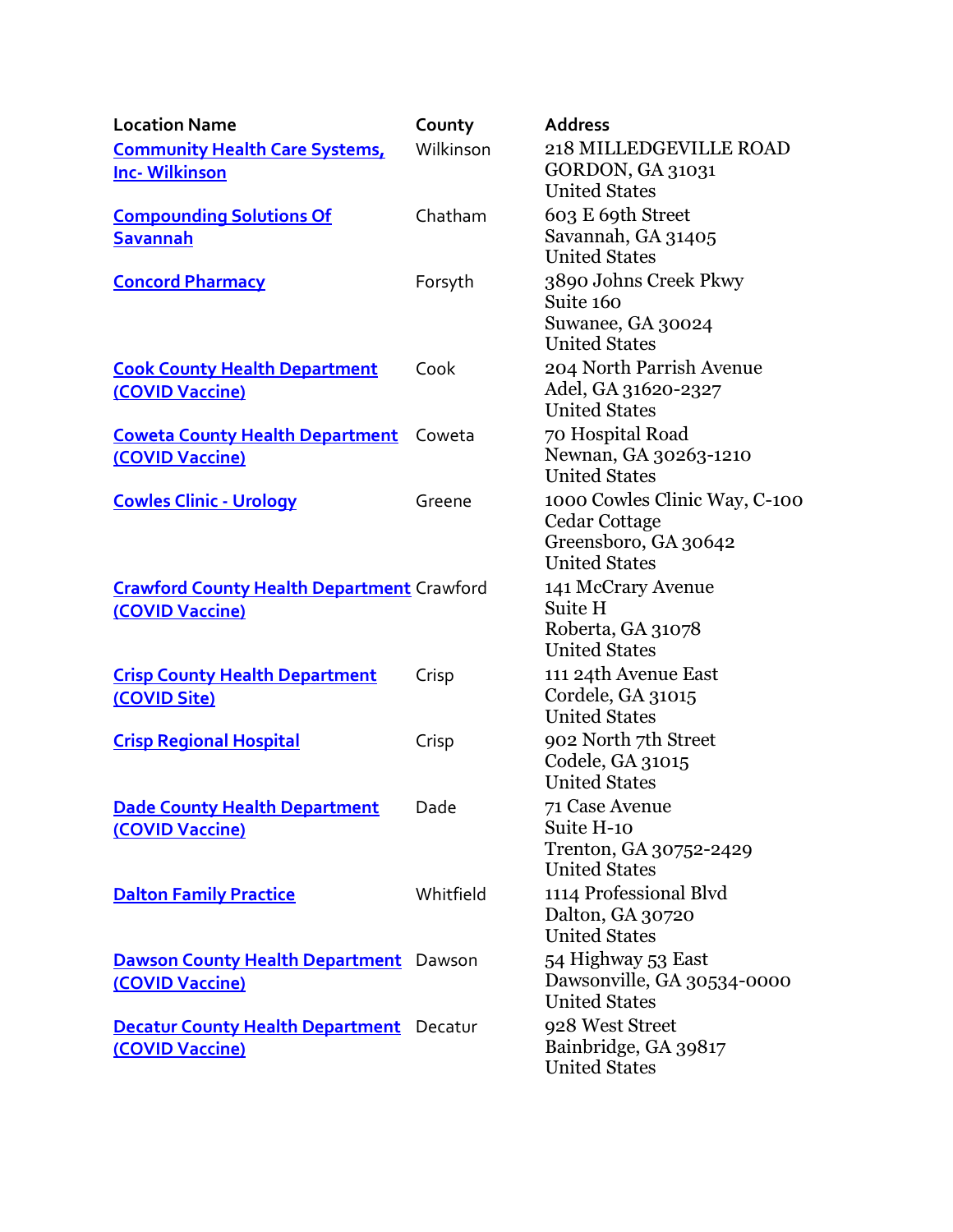| <b>Location Name</b>                                                  | County       | <b>Address</b>                                                                |
|-----------------------------------------------------------------------|--------------|-------------------------------------------------------------------------------|
| <b>Dekalb County Board Of Health</b>                                  | DeKalb       | 2994 Turner Hill Road                                                         |
| (COVID Vaccine Site 1)                                                |              | Stonecrest, GA 30038<br><b>United States</b>                                  |
| <b>Dekalb County Board Of Health</b>                                  | DeKalb       | <b>Brandsmart USA</b>                                                         |
| (COVID Vaccine Site 2)                                                |              | 5000 Motors Industrial Way<br>Atlanta, GA 30360<br><b>United States</b>       |
| <b>Diversity Health Center - Liberty</b>                              | Liberty      | 502 General Stewart Way<br>Hinesville, GA 31313<br><b>United States</b>       |
| <b>Diversity Health Center - Long</b>                                 | Long         | 213 N. McDonald Street<br>Ludowici, GA 31316<br><b>United States</b>          |
| <b>Diversity Health Center - Wayne</b>                                | Wayne        | 244 Peachtree Street<br>Jesup, GA 31545<br><b>United States</b>               |
| <b>Dodge County Health Department</b><br>(COVID Vaccine)              | Dodge        | 1121 Plaza Avenue<br>Eastman, GA 31023-6761<br><b>United States</b>           |
| <b>Dooly County Health Dept (COVID</b><br><b>Vaccine)</b>             | Dooly        | 204 West Union Street<br>Vienna, GA 31092<br><b>United States</b>             |
| <b>Dougherty County Health</b><br><b>Department (COVID Vaccine)</b>   | Dougherty    | 1710 South Slappey Boulevard<br>Albany, GA 31701-2634<br><b>United States</b> |
| <b>Douglas Public Health Center (COVID Douglas</b><br><b>Vaccine)</b> |              | 6770 Selman Drive<br>Douglasville, GA 30134<br><b>United States</b>           |
| <b>Due West Pharmacy</b>                                              | Cobb         | 3880 Due West Road<br>Marietta, GA 30064<br><b>United States</b>              |
| <b>Eagle Pharmacy</b>                                                 | Jenkins      | 936 East Winthrope Ave<br>Millen, GA 30442<br><b>United States</b>            |
| <b>Eagle's Landing Family Practice -</b><br><b>Jackson</b>            | <b>Butts</b> | 1502 West 3rd St.<br>Jackson, GA 30233<br><b>United States</b>                |
| <b>Early County Health Department</b><br>(COVID Vaccine)              | Early        | 618 Flowers Drive<br>Blakely, GA 39823-2804<br><b>United States</b>           |
| <b>East Georgia Healthcare Center</b>                                 | Tattnall     | 117 Memorial Drive<br>Reidsville, GA 30453<br><b>United States</b>            |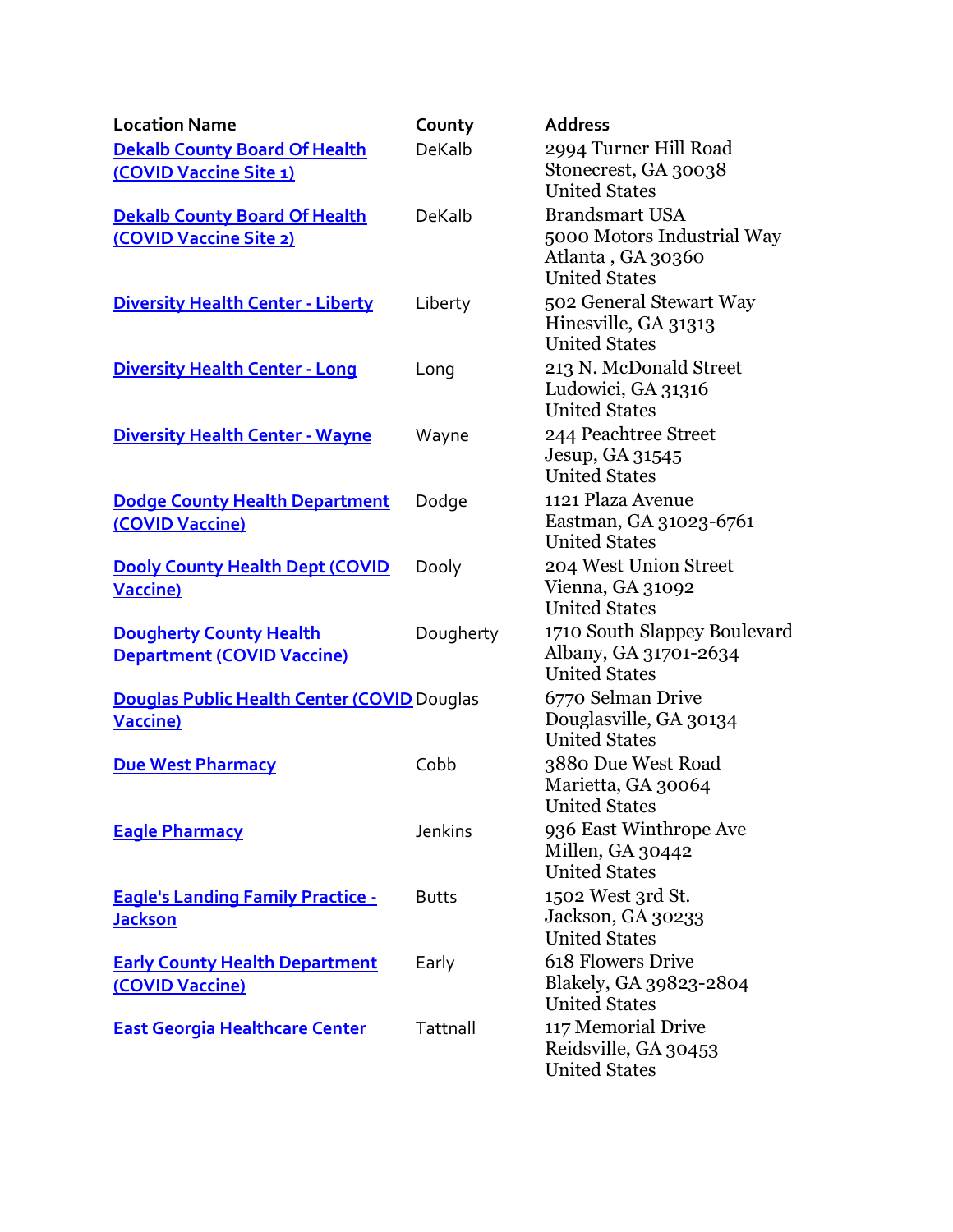| <b>Location Name</b>                                                | County         | <b>Address</b>                                                                              |
|---------------------------------------------------------------------|----------------|---------------------------------------------------------------------------------------------|
| <b>East Georgia Healthcare Center Inc</b>                           | Emanuel        | 215 North Coleman Street<br>Swainsboro, GA 30401-0001<br><b>United States</b>               |
| <b>East Georgia Regional Medical</b><br><b>Center</b>               | <b>Bulloch</b> | 1499 Fair Road<br>Statesboro, GA 30459<br><b>United States</b>                              |
| <b>East Marietta Drugs</b>                                          | Cobb           | 1480 Roswell Road<br>Marietta, GA 30062<br><b>United States</b>                             |
| <b>Echols County Health Department</b><br>(COVID Vaccine)           | Echols         | 149 Hwy 94 East<br>Statenville, GA 31648<br><b>United States</b>                            |
| <b>Effingham County Health</b><br><b>Department (COVID Vaccine)</b> | Effingham      | 802 Highway 119 South<br>Springfield, GA 31329-3049<br><b>United States</b>                 |
| <b>Effingham Hospital</b>                                           | Effingham      | 459 HWY 119S<br>Springfield, GA 31329<br><b>United States</b>                               |
| <b>Elbert Memorial Hospital</b>                                     | Elbert         | 4 Medical Drive<br>Elberton, GA 30635<br><b>United States</b>                               |
| <b>Emanuel Medical Center</b>                                       | Emanuel        | 117 Kite Road<br>Swainsboro, GA 30401<br><b>United States</b>                               |
| <b>Ethne Health</b>                                                 | DeKalb         | 4122 E Ponce De Leon Ave<br>Ste <sub>5</sub><br>Clarkston, GA 30021<br><b>United States</b> |
| <b>Evans Medical Group</b>                                          | Columbia       | 1205 Town Park Lane<br>Evans, GA 30809<br><b>United States</b>                              |
| <b>Evans Memorial Hospital</b>                                      | Evans          | 200 N River Street<br>Claxton, GA 30417<br><b>United States</b>                             |
| <b>Family Care Group Of Thomson</b>                                 | McDuffie       | 2508 University Dr<br>Thomson, GA 30824<br><b>United States</b>                             |
| <b>Family Care of Middle Georgia</b>                                | <b>Bibb</b>    | 3203 Vineville Ave<br>Macon, GA 31204<br><b>United States</b>                               |
| <b>Family Prime Care LLC</b>                                        | Tift           | 1489 Kennedy Rd.<br>Tifton, GA 31794<br><b>United States</b>                                |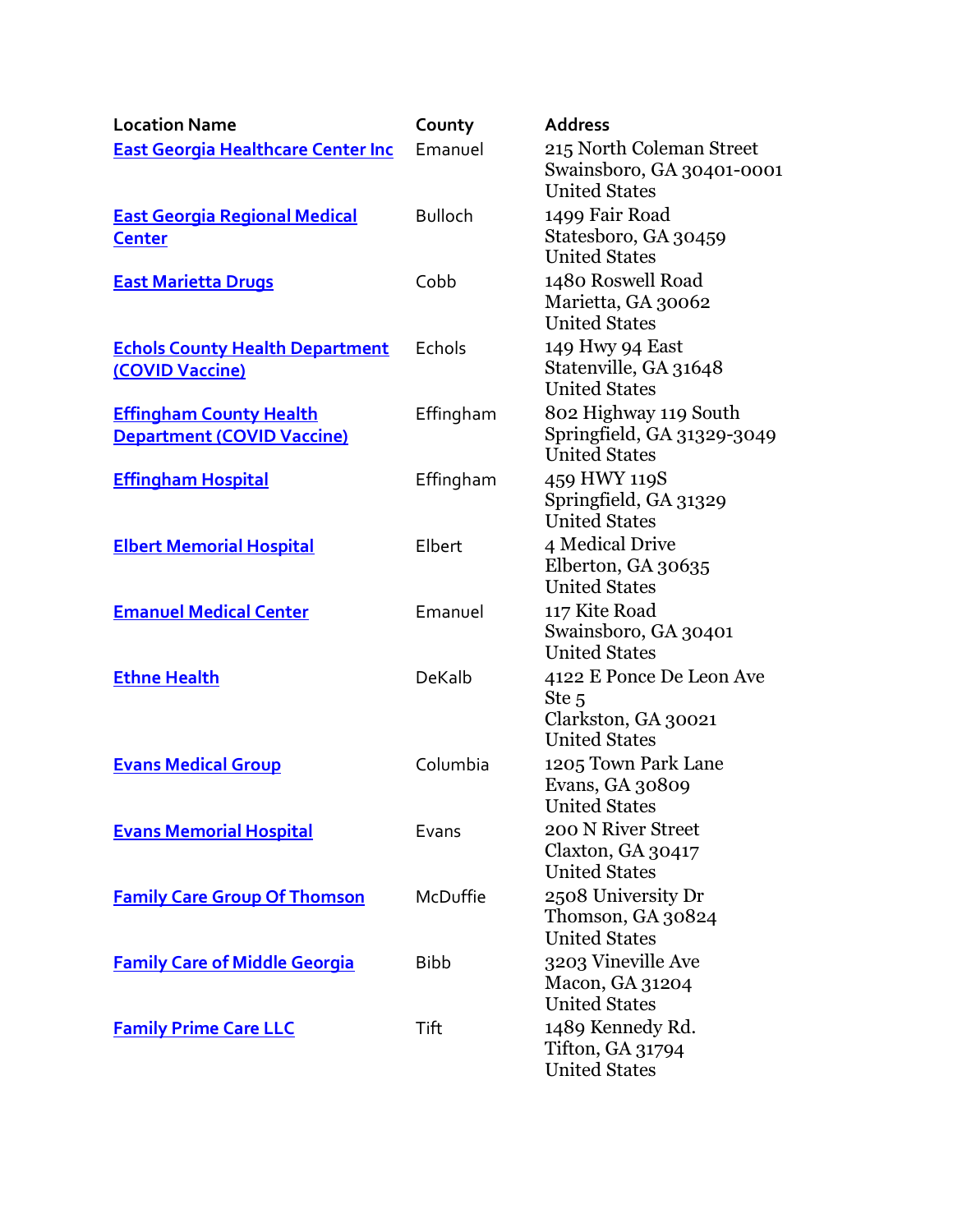| <b>Location Name</b>                                                 | County         | <b>Address</b>                                                                                                    |
|----------------------------------------------------------------------|----------------|-------------------------------------------------------------------------------------------------------------------|
| <b>Fannin County Health Department</b><br>(COVID Vaccine)            | Fannin         | 95 Ouida Street<br>Blue Ridge, GA 30513<br><b>United States</b>                                                   |
| <b>Fayette County Health Department</b> Fayette<br>(COVID Vaccine)   |                | 175 Johnson Avenue<br>Fayetteville, GA 30214<br><b>United States</b>                                              |
| <b>Five Points Pharmacy</b>                                          | Peach          | 115 Commercial Heights<br>Fort Valley, GA 31030<br><b>United States</b>                                           |
| <b>Floyd County Health Department</b><br>(COVID Vaccine)             | Floyd          | 16 East 12th Street SW<br>Rome, GA 30161-4720<br><b>United States</b>                                             |
| <b>Forest Heights Pharmacy</b>                                       | <b>Bulloch</b> | 4439 Country Club Road<br>Statesboro, GA 30458<br><b>United States</b>                                            |
| <b>Forsyth County Health Department</b><br>(COVID Vaccine)           | Forsyth        | 428 Canton Road<br>Cumming, GA 30040-2002<br><b>United States</b>                                                 |
| <b>Franklin County Health Department</b> Franklin<br>(COVID Vaccine) |                | 6955 GA-145<br>Carnesville, GA 30521<br><b>United States</b>                                                      |
| <b>Fulton County Board Of Health</b><br>(COVID Vaccine Site 1)       | Fulton         | <b>Aviation Cultural Center</b><br>3900 Aviation Circle NW<br>Atlanta, GA 30336<br><b>United States</b>           |
| <b>Fulton County Board Of Health</b><br>(COVID Vaccine Site 2)       | Fulton         | Mercedes Benz Stadium<br>1 AMB Dr NW<br>Atlanta, GA 30313<br><b>United States</b>                                 |
| <b>Fulton County Board Of Health</b><br>(COVID Vaccine Site 3)       | Fulton         | 4700 North Point Parkway<br>Alpharetta, GA 30005<br><b>United States</b>                                          |
| <b>Fulton County Board Of Health</b><br>(COVID Vaccine Site 4)       | Fulton         | <b>Aviation Community Cultural</b><br>Center<br>3900 Aviation Cir Nw<br>Atlanta, GA 30336<br><b>United States</b> |
| <b>Georgia Highland Medical Services,</b><br>Inc.                    | Cherokee       | 220 Oakside Lane<br>Canton, GA 30114<br><b>United States</b>                                                      |
| <b>Georgia Highlands Medical Services</b> Forsyth                    |                | 260 Elm Street<br>Cumming, GA 30040<br><b>United States</b>                                                       |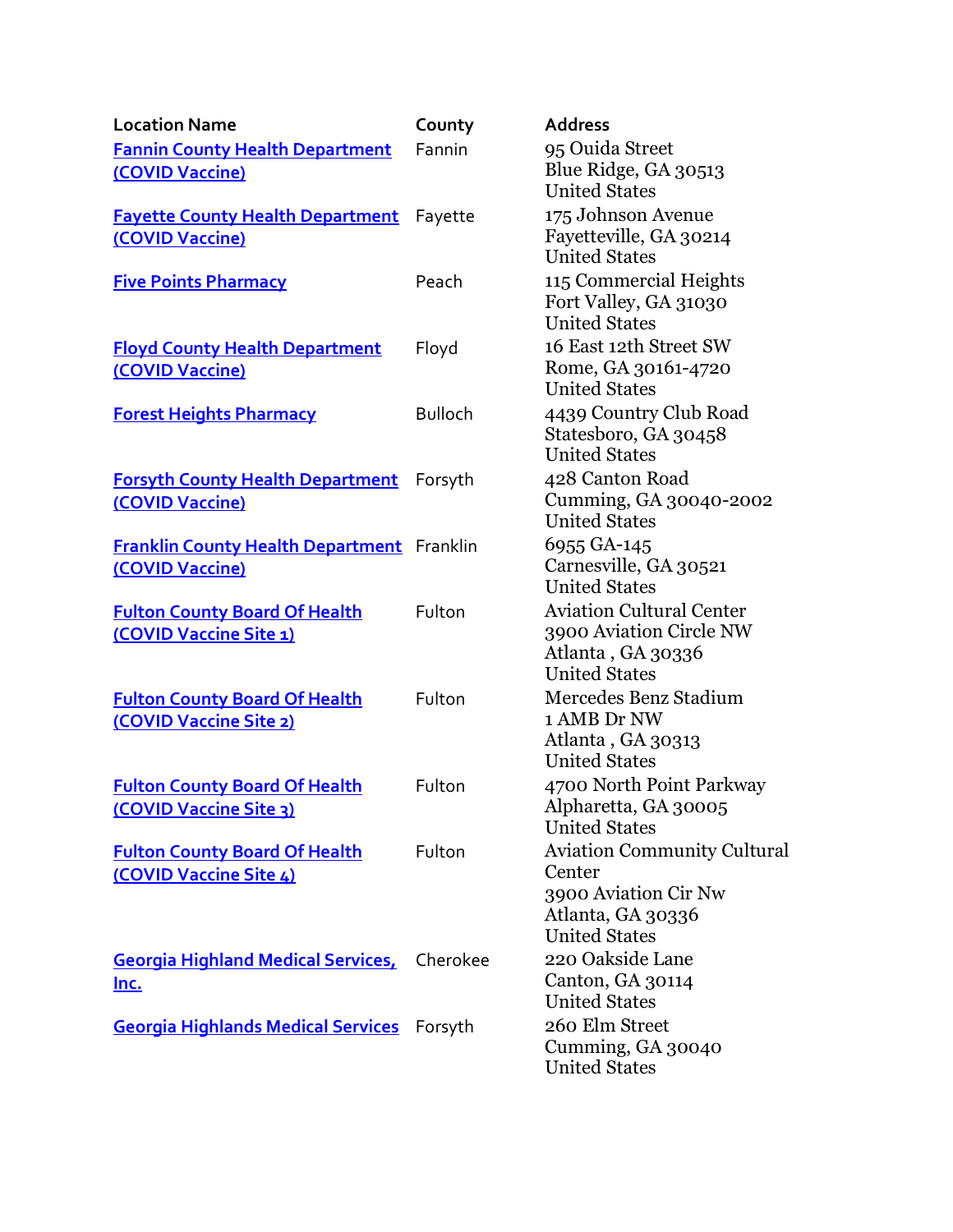| <b>Location Name</b>                                                   | County   | <b>Address</b>                                                                    |
|------------------------------------------------------------------------|----------|-----------------------------------------------------------------------------------|
| <b>Georgia Mountains Health Services</b><br><b>Dahlonega</b>           | Lumpkin  | 134 Ansley Drive<br>Suite 700                                                     |
|                                                                        |          | Dahlonega, GA 30533<br><b>United States</b>                                       |
| <b>Georgia Mountains Health -</b><br><b>Chatsworth (COVID Vaccine)</b> | Murray   | 1008 North 3rd Ave.<br>Chatsworth, GA 30705<br><b>United States</b>               |
| <b>Georgia Mountains Health Ellijay</b>                                | Gilmer   | 772 Maddox Drive<br>Suite 122<br>Ellijay, GA 30540<br><b>United States</b>        |
| <b>Georgia Mountains Health Services - Fannin</b><br><b>Blue</b>       |          | 165 Blue Ridge Overlook<br>Blue Ridge, GA 30513-4575<br><b>United States</b>      |
| <b>Gilmer County Health Department</b><br>(COVID Vaccine)              | Gilmer   | 28 Southside Church St<br>Ellijay, GA 30540<br><b>United States</b>               |
| <b>Glenvue Nursing Home</b>                                            | Tattnall | 721 N. Veterans Boulevard<br>Glennville, GA 30427<br><b>United States</b>         |
| <b>Glynn County Health Department</b><br>(COVID Vaccine)               | Glynn    | 2747 Fourth Street<br>Brunswick, GA 31520-3714<br><b>United States</b>            |
| <b>Good Samaritan Health And</b><br><b>Wellness Center</b>             | Pickens  | 175 Samaritan Drive<br>Jasper, GA 30143<br><b>United States</b>                   |
| <b>Good Samaritan Health Center</b>                                    | Fulton   | 1015 Donald Lee Hollowell<br>Parkway<br>Atlanta, GA 30318<br><b>United States</b> |
| <b>Good Shepherd Clinic of Dawson</b><br><b>County</b>                 | Dawson   | 45 Medical Center Dr<br>Dawsonville, GA 30534<br><b>United States</b>             |
| <b>Gordon County Health Department</b><br>(COVID Vaccine)              | Gordon   | 310 North River Street<br>Calhoun, GA 30701<br><b>United States</b>               |
| <b>Grady County Health Department</b><br>(COVID Vaccine)               | Grady    | 1030 4th Street SE<br>Cairo, GA 39828<br><b>United States</b>                     |
| <b>Gwinnett Clinic</b>                                                 | Fulton   | 10600 Medlock Bridge Road<br>Johns Creek, GA 30097<br><b>United States</b>        |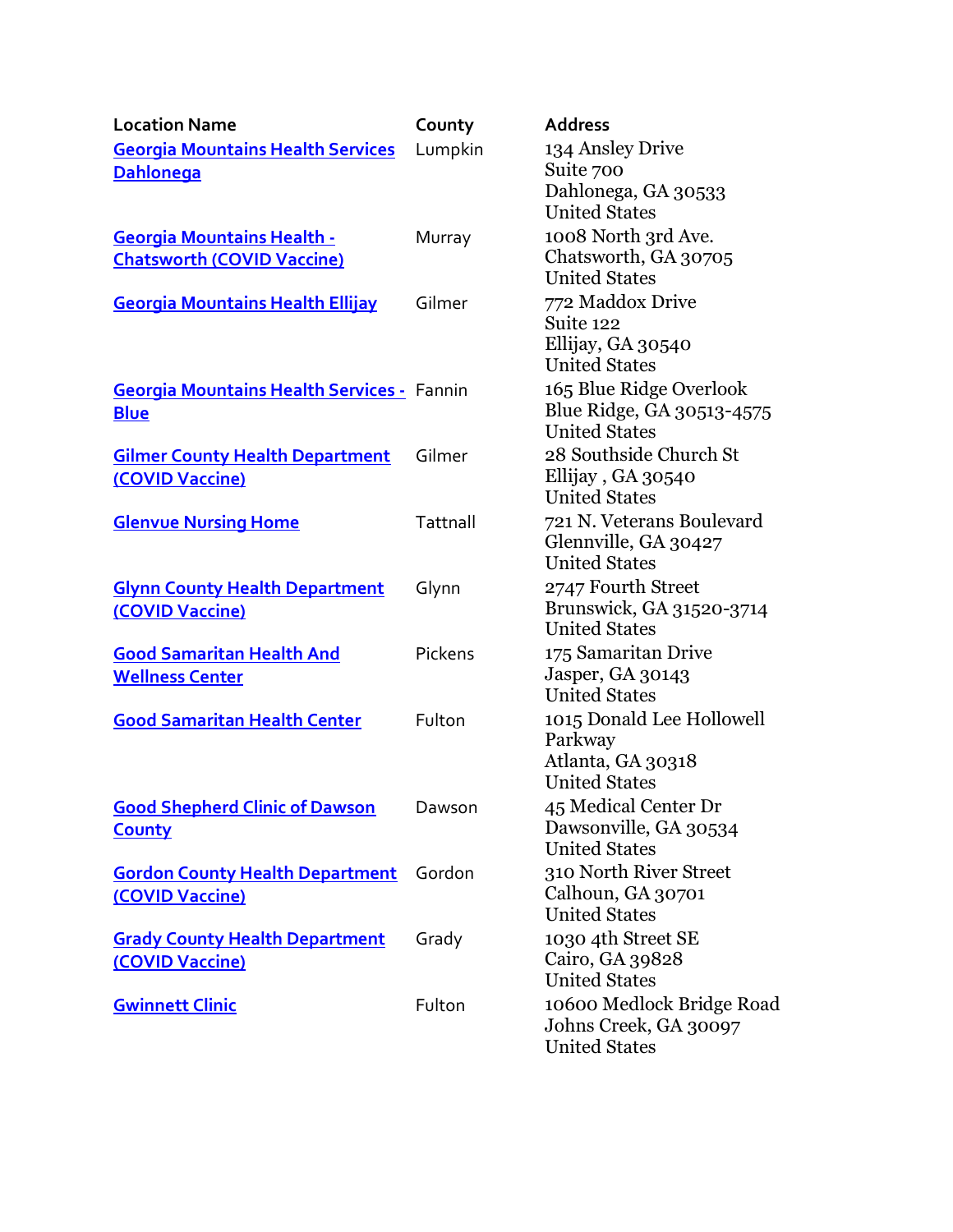| <b>Location Name</b>                                                 | County        | <b>Address</b>                                                           |
|----------------------------------------------------------------------|---------------|--------------------------------------------------------------------------|
| <b>Gwinnett Drugs</b>                                                | Gwinnett      | 905 Parkside Walk Lane<br>Lawrencevill, GA 30043<br><b>United States</b> |
| <b>Habersham Health Department</b><br>(COVID Vaccine)                | Habersham     | 185 Scoggins Dr.<br>Demorest, GA 30535<br><b>United States</b>           |
| <b>Habersham Primary Care (COVID</b><br><b>Vaccine)</b>              | Habersham     | 590 441 Historic Hwy North<br>Demorest, GA 30535<br><b>United States</b> |
| <b>Hall County Health Department</b><br>(COVID Vaccine)              | Hall          | 1290 Athens Street<br>Gainesville, GA 30507-7000<br><b>United States</b> |
| Hancock County Health Department Hancock<br>(COVID Vaccine)          |               | 516 Boland Street<br>Sparta, GA 31087<br><b>United States</b>            |
| <b>Haralson County Health Department Haralson</b><br>(COVID Vaccine) |               | 133 Buchanan Bypass<br>Buchanan, GA 30113-4928<br><b>United States</b>   |
| <b>Harris County Health Department</b><br>(COVID Vaccine)            | <b>Harris</b> | 210 Forest Hill Drive<br>Hamilton, GA 31811<br><b>United States</b>      |
| <b>Hart County Health Department</b><br>(COVID Vaccine)              | Hart          | 64 Reynolds Street<br>Hartwell, GA 30643-1315<br><b>United States</b>    |
| <b>Health Associates Of Georgia Inc.</b>                             | <b>Barrow</b> | 323 Resource Parkway<br>Winder, GA 30680<br><b>United States</b>         |
| <b>Healthy Families (GMHS -</b><br><b>Chatsworth)</b>                | Fannin        | 165 Blue Ridge Overlook<br>Blue Ridge, GA 30513<br><b>United States</b>  |
| <b>Henry County Health Department</b><br>(COVID Vaccine)             | Henry         | 35 Henry Parkway<br>McDonough, GA 30253<br><b>United States</b>          |
| <b>Highland Urgent Care and Family</b><br><b>Medicine</b>            | Fulton        | 920 Ponce de Leon Ave<br>Atlanta, GA 30306<br><b>United States</b>       |
| <b>Hines Prescription Shop</b>                                       | Lamar         | 302 College Drive<br>Barnesville, GA 30204<br><b>United States</b>       |
| <b>Hinesville Pharmacy</b>                                           | Liberty       | 481 Elma G miles Pkwy<br>Hinesville, GA 31313<br><b>United States</b>    |
| <b>Hodgson's Pharmacy</b>                                            | Clarke        | 1260 S Milledge Ave.<br>Suite F-1                                        |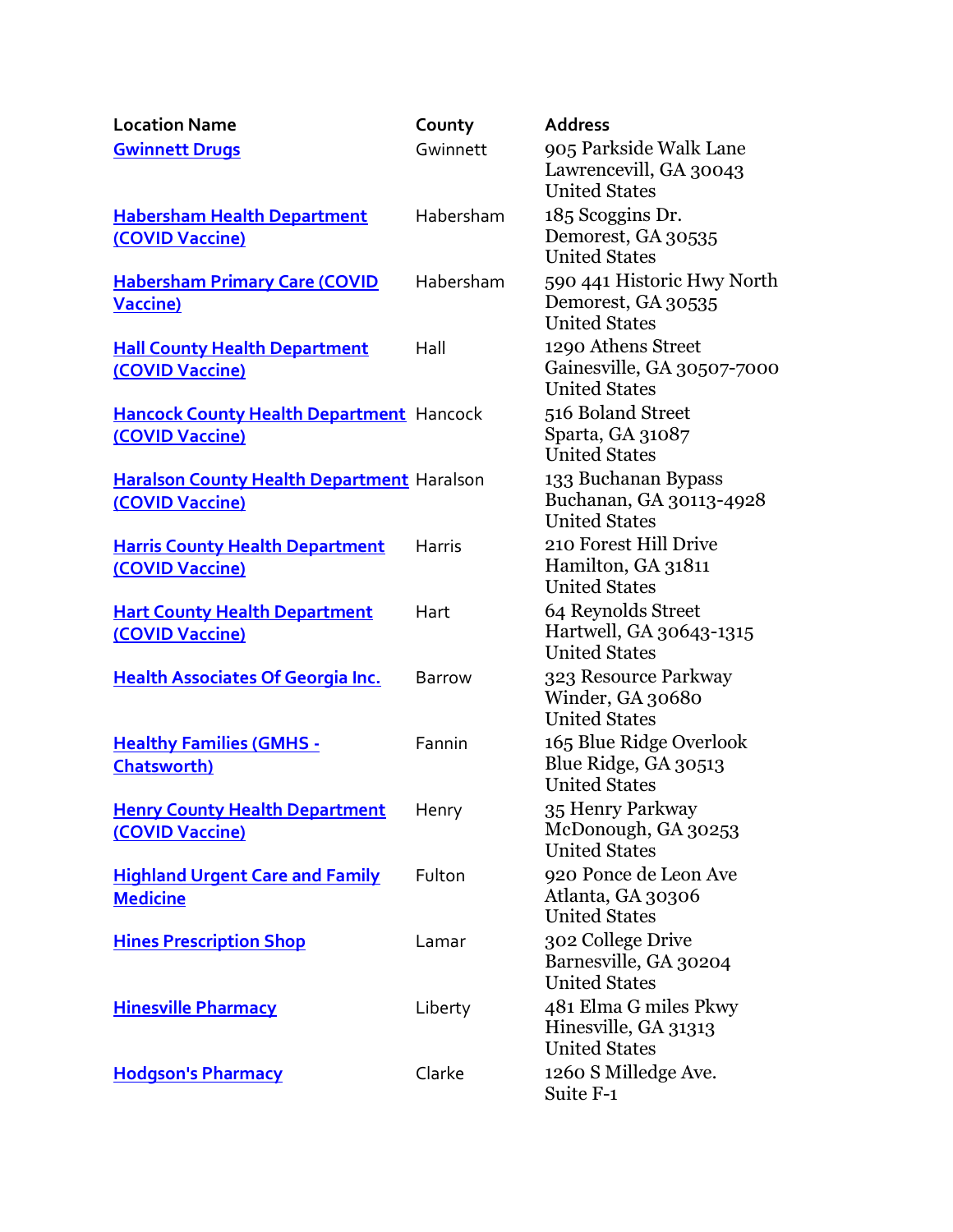| <b>Location Name</b>                            | County     | <b>Address</b>                               |
|-------------------------------------------------|------------|----------------------------------------------|
|                                                 |            | Athens, GA 30605                             |
|                                                 |            | <b>United States</b>                         |
| <b>Holmes Pharmacy</b>                          | Troup      | 136 Commerce Ave                             |
|                                                 |            | LaGrange, GA 30240                           |
|                                                 |            | <b>United States</b>                         |
| <b>Holmes Pharmacy Hamilton</b>                 | Harris     | 141 North College Street                     |
|                                                 |            | Hamilton, GA 31811<br><b>United States</b>   |
|                                                 | Clarke     | 101 East Clayton Street                      |
| <b>Hortons Drugstore</b>                        |            | Athens, GA 30601                             |
|                                                 |            | <b>United States</b>                         |
| <b>Houston County Health Department Houston</b> |            | 98 Cohen Walker Drive                        |
| (COVID Vaccine)                                 |            | Warner Robins, GA 31088-2729                 |
|                                                 |            | <b>United States</b>                         |
| <b>Innovation Compounding</b>                   | Cobb       | 6095 Pine Mountain Rd. NW                    |
|                                                 |            | Suite 108                                    |
|                                                 |            | Kennesaw, GA 30152                           |
|                                                 |            | <b>United States</b>                         |
| <b>Irwin County Health Department</b>           | Irwin      | 407 West Fourth St                           |
| (COVID Vaccine)                                 |            | Ocilla, GA 31774                             |
|                                                 |            | <b>United States</b>                         |
| <b>Jasper County Health Department</b>          | Jasper     | 825 Eatonton St                              |
| (COVID Vaccine)                                 |            | Monticello, GA 31064<br><b>United States</b> |
|                                                 |            | 898 College Street                           |
| <b>Jasper Memorial Hospital</b>                 | Jasper     | Monticello, GA 31064                         |
|                                                 |            | <b>United States</b>                         |
| JC-Johnson Co. for Comm. Health                 | Johnson    | 2251 West Elm Street                         |
| Johnson Co. Ctr                                 |            | Wrightsville, GA 31096                       |
|                                                 |            | <b>United States</b>                         |
| JC-Tennille Community Health                    | Washington | 116 Smith Street                             |
| <b>Center</b>                                   |            | Tennille, GA 31089                           |
|                                                 |            | <b>United States</b>                         |
| John D. Archbold Memorial Hospital Thomas       |            | 915 Gordon Avenue                            |
| (COVID Vaccine)                                 |            | Thomasville, GA 31792                        |
|                                                 |            | <b>United States</b>                         |
| Johnson County Health Department Johnson        |            | 82 Hilton Holton Street                      |
| (COVID Vaccine)                                 |            | Wrightsville, GA 31096-5819                  |
|                                                 |            | <b>United States</b>                         |
| <b>Jones County Health Department</b>           | Jones      | 114 Forest Street<br>Gray, GA 31032-5860     |
| (COVID Vaccine)                                 |            | <b>United States</b>                         |
|                                                 |            |                                              |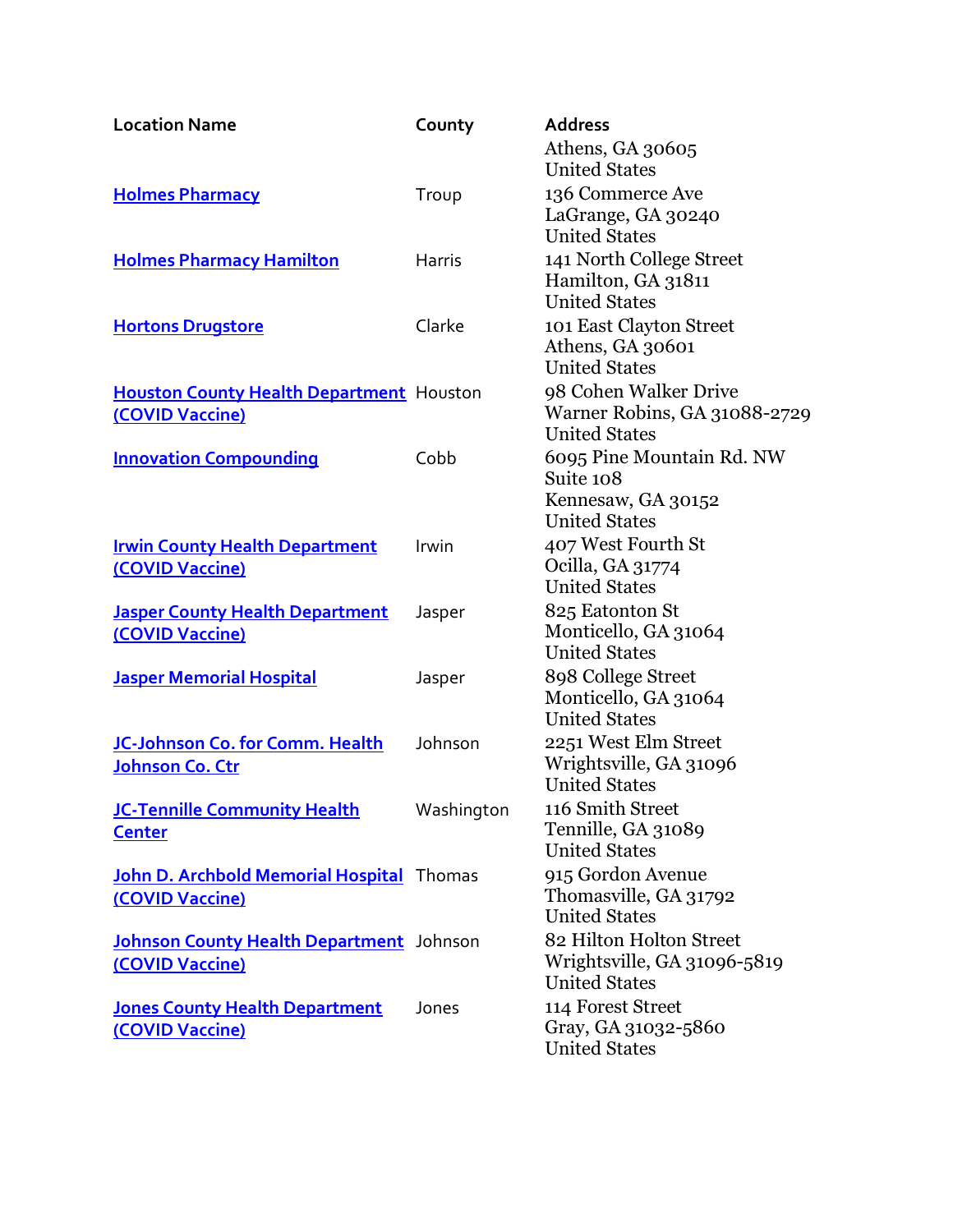| <b>Location Name</b>                                                        | County   | <b>Address</b>                                                                                        |
|-----------------------------------------------------------------------------|----------|-------------------------------------------------------------------------------------------------------|
| <b>Kaiser Permanente Gwinnett</b><br><b>Comprehensive Medical Center</b>    | Gwinnett | 3650 Steve Reynolds Blvd.<br>Duluth, GA 30096<br><b>United States</b>                                 |
| <b>Kaiser Permanente Southwood</b><br><b>Comprehensive Specialty Center</b> | Fulton   | 2470 Mont Zion Parkway<br>Jonesboro, GA 30236<br><b>United States</b>                                 |
| <b>Kaiser Permanente TownPark</b><br><b>Comprehensive Medical center</b>    | Cobb     | 750 TownPark Lane<br>Kennesaw, GA 30144<br><b>United States</b>                                       |
| <b>Kennesaw Pharmacy</b>                                                    | Cobb     | 2851 Cobb Parkway Northwest<br>Suite 107<br>Kennesaw, GA 30152<br><b>United States</b>                |
| <b>Knight's Pharmacy</b>                                                    | Taylor   | 2 E William Wainwright Street<br>Reynolds, GA 31076<br><b>United States</b>                           |
| <b>Lane Drug Co.</b>                                                        | Calhoun  | 19427 Hartford St E<br>Edison, GA 39846<br><b>United States</b>                                       |
| <b>Lanier County Health Department</b><br>(COVID Vaccine)                   | Lanier   | 53 West Murrell St<br>Lakeland, GA 31635<br><b>United States</b>                                      |
| <b>Laurens County Health Department</b> Laurens<br>(COVID Vaccine)          |          | <b>Southern Pines Rec Park</b><br>575 Southern Pines Road<br>Dublin, GA 31021<br><b>United States</b> |
| Lawrenceville Health Center (COVID Gwinnett<br><b>Vaccine)</b>              |          | 455 Grayson Highway<br>Lawrenceville, GA 30046<br><b>United States</b>                                |
| <b>Lee County Health Department</b><br>(COVID Vaccine)                      | Lee      | 112 Park Street<br>Leesburg, GA 31763<br><b>United States</b>                                         |
| <b>Lee King Pharmacy (COVID</b><br><b>Vaccination</b> )                     | Coweta   | 18 Cavender Street<br>Newnan, GA 30263<br><b>United States</b>                                        |
| Lee-Goodrum Pharmacy                                                        | Coweta   | 40 Hospital Road<br>Newnan, GA 30263<br><b>United States</b>                                          |
| <b>Liberty County Health Department</b><br>(COVID Vaccine)                  | Liberty  | 1113 East Oglethorpe Highway<br>Hinesville, GA 31313-1200<br><b>United States</b>                     |
| <b>Lifeline Primary Care - Duluth</b>                                       | Appling  | 4855 River Green Parkway<br>Suite 700                                                                 |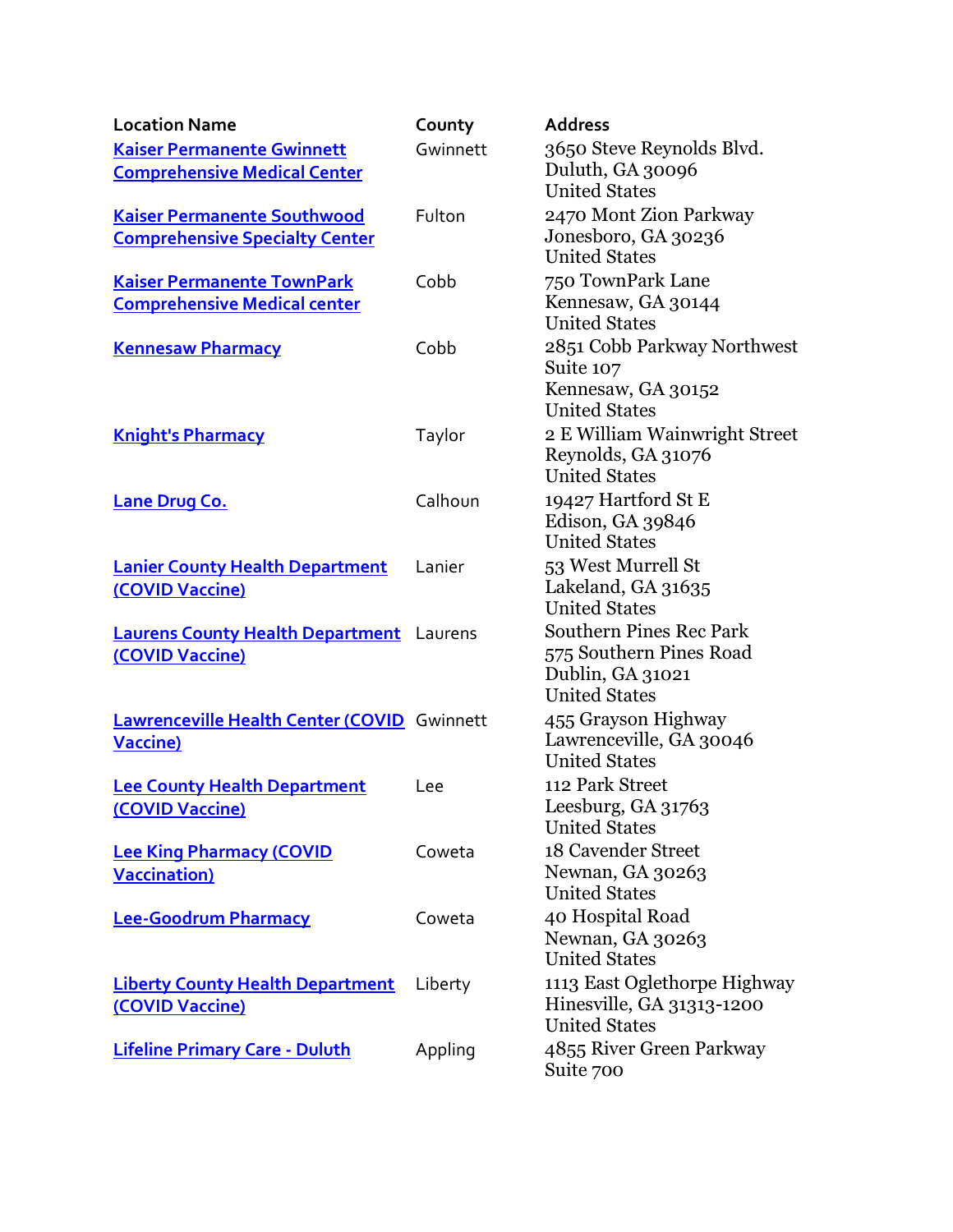| <b>Location Name</b>                                               | County   | <b>Address</b>                                                                                |
|--------------------------------------------------------------------|----------|-----------------------------------------------------------------------------------------------|
|                                                                    |          | Duluth, GA 30096<br><b>United States</b>                                                      |
| <b>Lifeline Primary Care - Lilburn</b>                             | Gwinnett | 4025 Lawrenceville Hwy NW<br>$\mathsf{A}$                                                     |
|                                                                    |          | Lilburn, GA 30047<br><b>United States</b>                                                     |
| <b>Lifeline Primary Care - Peachtree</b><br><b>Corners</b>         | Gwinnett | 3330 Peachtree Corners Cir<br>Suite H                                                         |
|                                                                    |          | Peachtree Corners, GA 30092<br><b>United States</b>                                           |
| <b>Lo Cost Pharmacy</b>                                            | Chatham  | 612 East 69Th Street<br>Savannah, GA 31405<br><b>United States</b>                            |
| <b>Long County Health Department</b><br>(COVID Vaccine)            | Long     | 584 North Macon Street<br>Ludowici, GA 31316-5958<br><b>United States</b>                     |
| <b>Lowndes County Health Department Lowndes</b><br>(COVID Vaccine) |          | 206 South Patterson Street<br>Valdosta, GA 31601-5668<br><b>United States</b>                 |
| <b>Lumpkin County Health Department</b> Lumpkin<br>(COVID Vaccine) |          | 60 Mechanicsville Rd<br>Dahlonega, GA 30533<br><b>United States</b>                           |
| <b>Mableton Pharmcy</b>                                            | Cobb     | 5390 Floyd Road<br>Mableton, GA 30126<br><b>United States</b>                                 |
| <b>Macon County Health Department</b><br>(COVID Vaccine)           | Macon    | 110 Chatham Street<br>Oglethorpe, GA 31068<br><b>United States</b>                            |
| <b>Maddens Pharmacy</b>                                            | Elbert   | 101 College Ave<br>Elberton, GA 30635<br><b>United States</b>                                 |
| <b>Main Street Internal Medicine &amp;</b><br><b>Pediatrics PC</b> | Fulton   | 401 South Main Street<br>Suite C <sub>5</sub><br>Alpharetta, GA 30009<br><b>United States</b> |
| <b>MainStreet Family Care - Ben Hill</b>                           | Ben Hill | 125 Benjamin H. Hill Dr. SW<br>Fitzgerald, GA 31720<br><b>United States</b>                   |
| <b>MainStreet Family Care - Decatur</b>                            | Decatur  | 1408 Tellahassee Highway<br>Suite Z<br>Bainbridge, GA 39819<br><b>United States</b>           |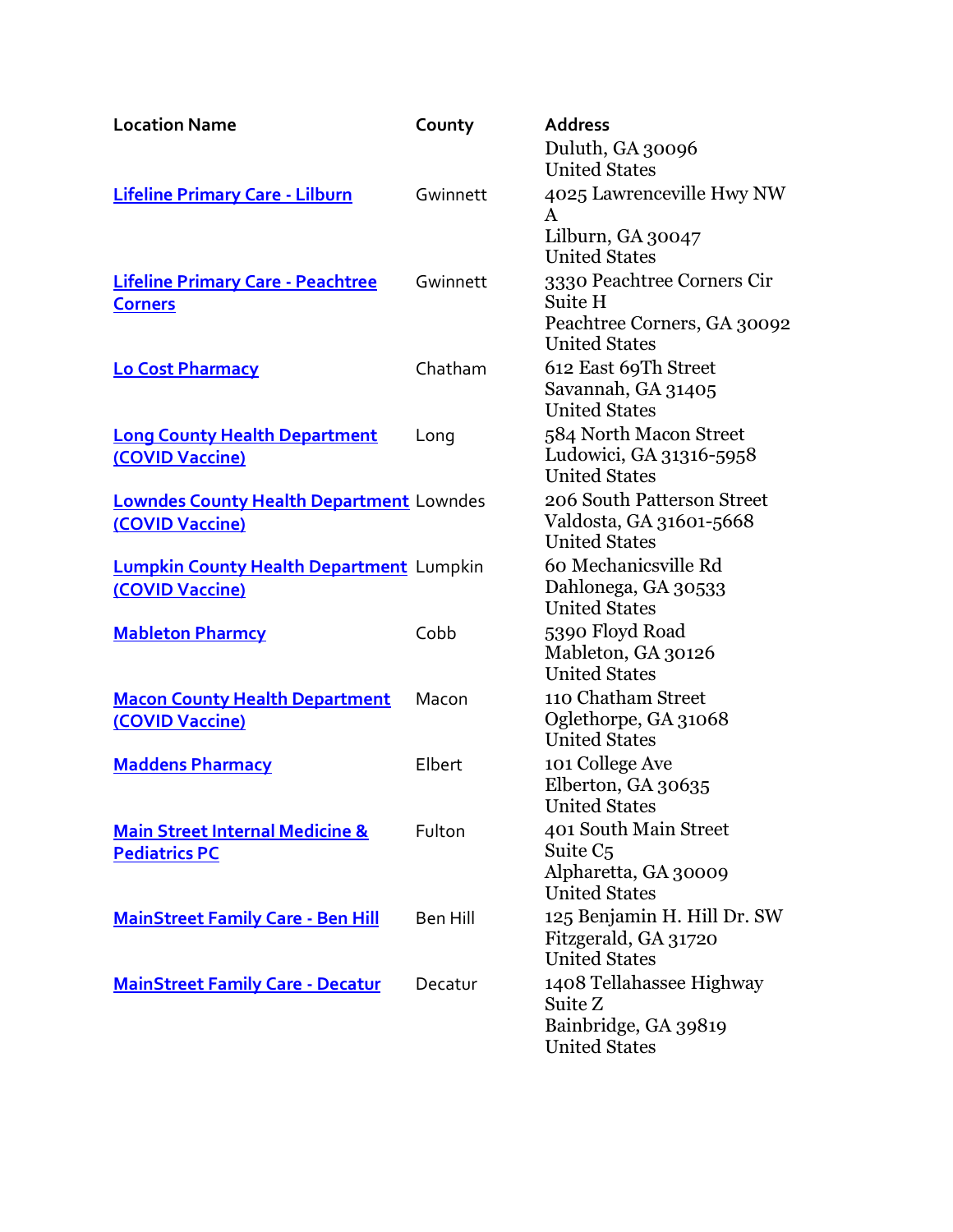| <b>Location Name</b>                                                 | County         | <b>Address</b>                                                               |
|----------------------------------------------------------------------|----------------|------------------------------------------------------------------------------|
| <b>Managed Health Solutions LLC</b>                                  | Gwinnett       | 3070 A Business Park Drive<br>Norcross, GA 30071<br><b>United States</b>     |
| <b>Marion County Health Department</b><br>(COVID Vaccine)            | Marion         | 111 Baker Street<br>Buena Vista, GA 31803<br><b>United States</b>            |
| <b>McCook's Pharmacy</b>                                             | <b>Bulloch</b> | 23630 Us Hwy 80 East<br>Statesboro, GA 30461<br><b>United States</b>         |
| <b>Mcintosh County Health Department McIntosh</b><br>(COVID Vaccine) |                | 1335 Hwy 57<br>Townsend, GA 31331<br><b>United States</b>                    |
| <b>McRae's Pharmacy</b>                                              | Coffee         | 1002 W Ward Street<br>Douglas, GA 31533<br><b>United States</b>              |
| <b>Meadows Regional Medical Center</b>                               | Toombs         | 1 Meadows Parkway<br>$\bf{A}$<br>Vidalia, GA 30474<br><b>United States</b>   |
| <b>MEDGA - Medlink Bowman</b>                                        | Elbert         | 206 East Church St<br>Bowman, GA 30624<br><b>United States</b>               |
| <b>MEDGA - Medlink Gainesville</b>                                   | Hall           | 520 Jesse Jewell Parkway SE<br>Gainesville, GA 30501<br><b>United States</b> |
| <b>MEDGA - Medlink Habersham</b>                                     | Habersham      | 396 Historic Hwy 441N<br>Demorest, GA 30535<br><b>United States</b>          |
| <b>MEDGA - Medlink Hartwell Medical</b><br><b>Center</b>             | Hart           | 63 W Gibson St<br>Hartwell, GA 30643<br><b>United States</b>                 |
| <b>MEDGA - Medlink Rabun</b>                                         | Rabun          | 896 Highway 441 South<br>Clayton, GA 30525<br><b>United States</b>           |
| <b>MEDGA - Medlink Royston</b>                                       | Franklin       | 930 Franklin Springs St Suite A<br>Royston, GA 30662<br><b>United States</b> |
| <b>MEDGA - Medlink Winder</b>                                        | <b>Barrow</b>  | 133 W Athens St<br>Winder, GA 30680<br><b>United States</b>                  |
| <b>MEDGA - Medlink-Banks</b>                                         | <b>Banks</b>   | 1244 Historic Homer Hwy<br>Homer, GA 30547<br><b>United States</b>           |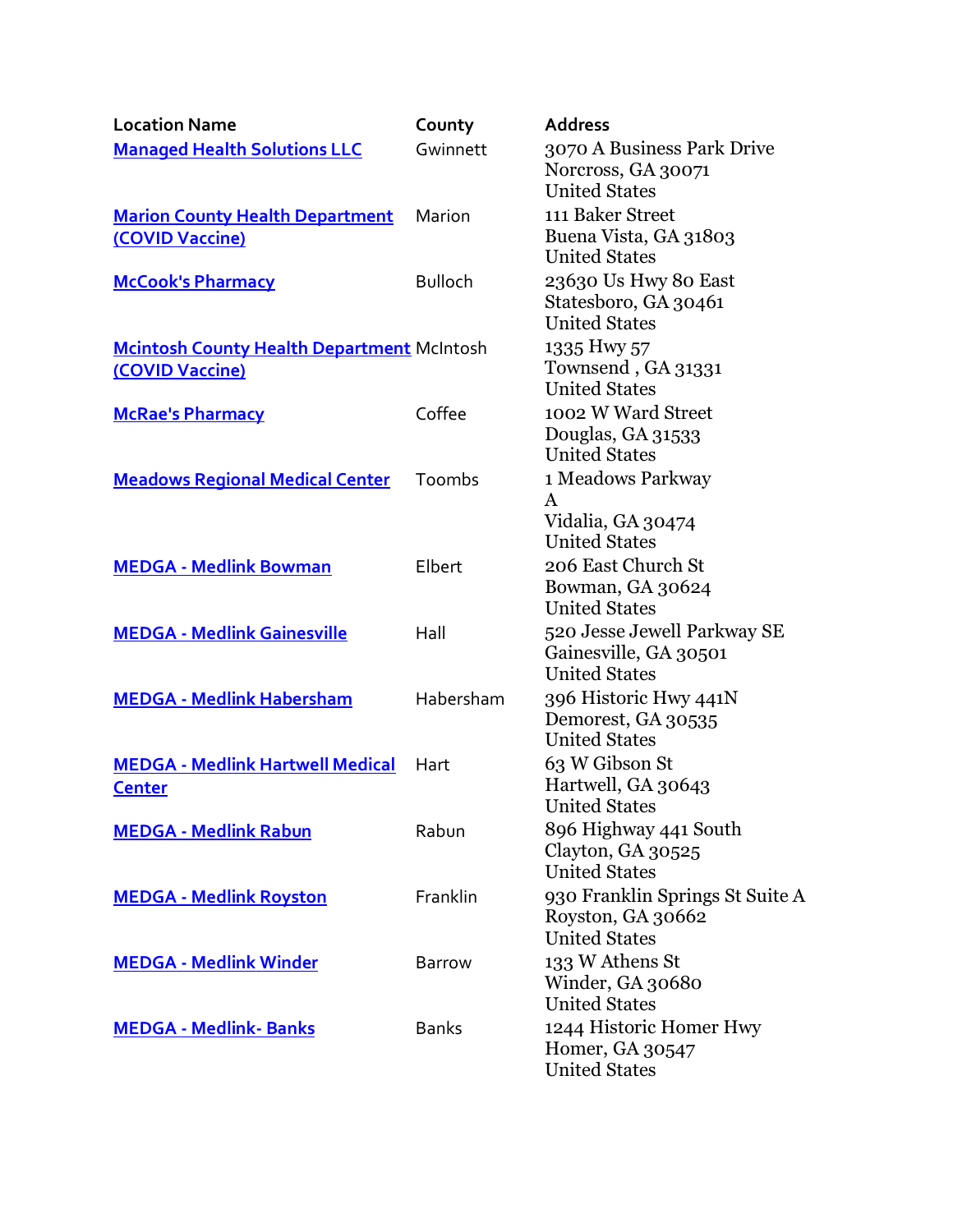| <b>Location Name</b>                                                 | County     | <b>Address</b>                                                                                        |
|----------------------------------------------------------------------|------------|-------------------------------------------------------------------------------------------------------|
| <b>Medical Center (Dublin)</b>                                       | Laurens    | 908 Hillcrest Parkway<br>Dublin, GA 31021<br><b>United States</b>                                     |
| <b>Medicine Stop</b>                                                 | Houston    | 1544 Watson Blvd<br>Warner Robins, GA 31093<br><b>United States</b>                                   |
| <b>MedLink Georgia - Jackson</b>                                     | Jackson    | 613 Hospital Road<br>Commerce, GA 30529<br><b>United States</b>                                       |
| <b>Medlink Georgia-Gwinnett</b>                                      | Gwinnett   | 2148 Duluth Highway Suite 112<br>Duluth, GA 30097<br><b>United States</b>                             |
| <b>Medlink Monroe Family Health</b><br><b>Center</b>                 | Walton     | 704 Breedlove Drive Suite B<br>Montoe, GA 30655<br><b>United States</b>                               |
| <b>Medlink of Georgia - Oglethorpe</b>                               | Oglethorpe | 247 Union Point Street<br>Lexington, GA 30648<br><b>United States</b>                                 |
| <b>Medlink White</b>                                                 | White      | 17 White Street<br>Cleveland, GA 30528<br><b>United States</b>                                        |
| <b>Memorial Hospital and Manor of</b><br><b>Bainbridge</b>           | Decatur    | 1500 E. Shotwell St<br>Bainbridge, GA 39819<br><b>United States</b>                                   |
| <b>Mercy Care Chamblee Meech</b>                                     | DeKalb     | 5134 Peachtree Road<br>Chamblee, GA 30341<br><b>United States</b>                                     |
| <b>Mercy Care SJMC</b>                                               | Fulton     | 424 Decatur Street<br>Atlanta, GA 30312<br><b>United States</b>                                       |
| <b>Meriwether County Health</b><br><b>Department (COVID Vaccine)</b> | Meriwether | George Washington Elementary<br>School<br>18425 Main St<br>Woodbury, GA 30293<br><b>United States</b> |
| <b>Miller County Health Department</b><br>(COVID Vaccine)            | Miller     | 250 West Pine Street<br>Colquitt, GA 39837-3532<br><b>United States</b>                               |
| <b>Mitchell County Health Department</b><br>(COVID Vaccine)          | Mitchell   | 88 W. Oakland Avenue<br>Camilla, GA 31730-1254<br><b>United States</b>                                |
| <b>Monroe County Health Department</b><br>(COVID Vaccine)            | Monroe     | 106 Martin Luther King Jr. Drive<br>Forsyth, GA 31029<br><b>United States</b>                         |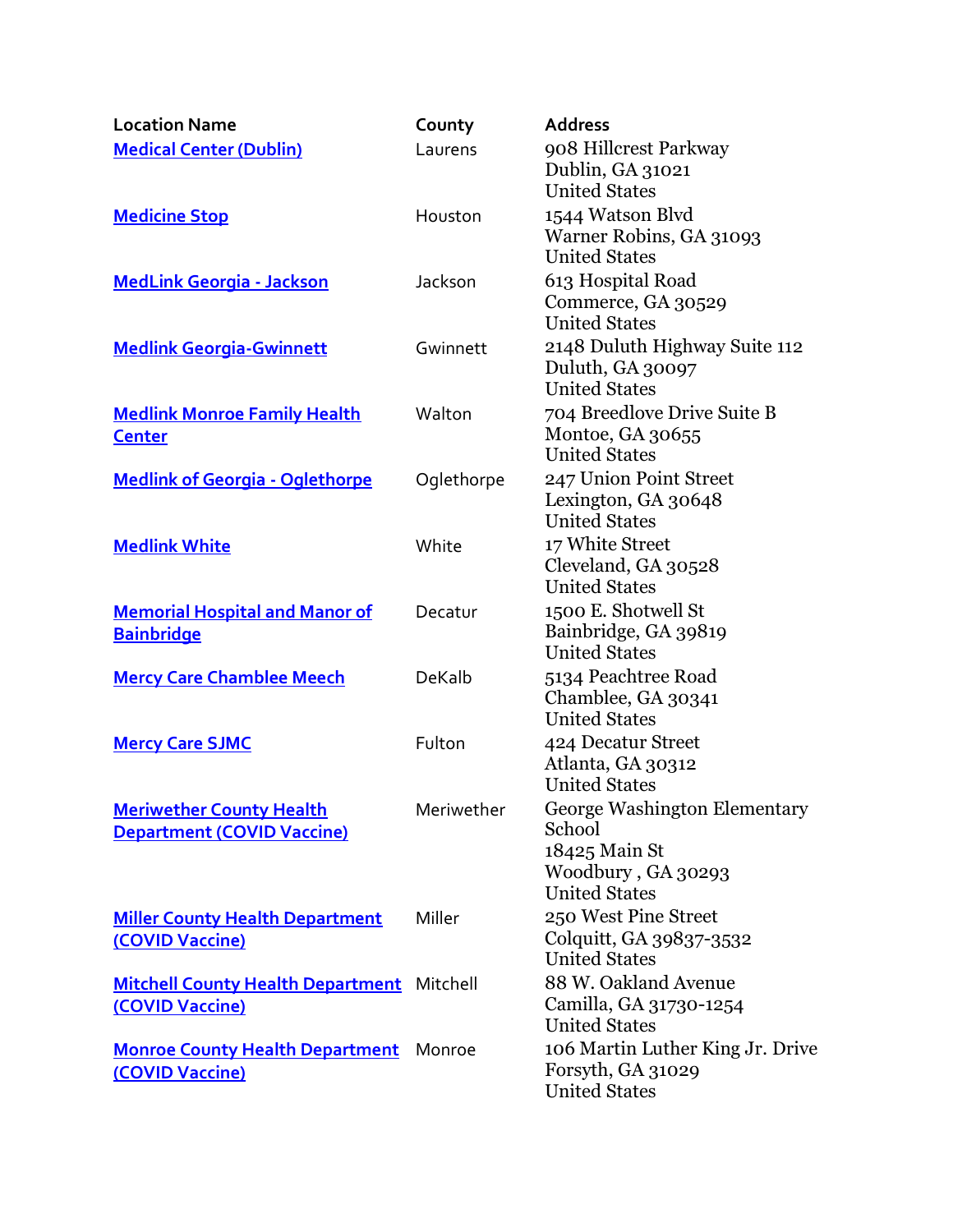| <b>Location Name</b>                                                 | County      | <b>Address</b>                                                                            |
|----------------------------------------------------------------------|-------------|-------------------------------------------------------------------------------------------|
| <b>Montgomery County Health</b><br><b>Department (COVID Vaccine)</b> | Montgomery  | 218 West Broad Street<br>Mt. Vernon, GA 30455<br><b>United States</b>                     |
| <b>Moon's Pharmacy, Inc.</b>                                         | Tift        | 717 2nd St W<br>Tifton, GA 31794<br><b>United States</b>                                  |
| <b>Morehouse Healthcare/CFHC</b>                                     | Fulton      | 455 Lee Street<br>Suite 200<br>Atlanta, GA 30310                                          |
| <b>Moseley Drug Company</b>                                          | Terrell     | <b>United States</b><br>412 Johnson Street SE<br>Dawson, GA 39842<br><b>United States</b> |
| <b>Murray County Health Department</b><br>(COVID Vaccine)            | Murray      | 709 Old Dalton Ellijay<br>Chatsworth, GA 30705<br><b>United States</b>                    |
| <b>Navicent Health</b>                                               | <b>Bibb</b> | 777 Hemlock Street<br>Macon, GA 31201<br><b>United States</b>                             |
| <b>New Medical Center</b>                                            | Tift        | 72 Kent Rd<br>Suite 4<br>Tifton, GA 31794<br><b>United States</b>                         |
| <b>Nightingale Infusion</b>                                          | Chatham     | 9100 White Bluff Rd<br>Suite 603, 604<br>Savannah, GA 31406<br><b>United States</b>       |
| <b>Northeast GA Medical Center</b>                                   | Hall        | 743 Spring Street<br>Gainesville, GA 30501<br><b>United States</b>                        |
| <b>Northside Family Health (COVID</b><br><b>Vaccine)</b>             | Lowndes     | 607 C North Irwin Ave<br>Ocilla, GA 31774<br><b>United States</b>                         |
| <b>Office Of Pharmacy Clinic Drugstore</b> Sumter                    |             | 1001 East Forsyth St.<br>Americus, GA 31709<br><b>United States</b>                       |
| <b>Omega Pharmacy</b>                                                | Tift        | 246 Oaks St<br>Omega, GA 31775<br><b>United States</b>                                    |
| <b>Optim Medical Center - Tattnall</b>                               | Tattnall    | 247 South Main Street<br>Reidsville, GA 30453<br><b>United States</b>                     |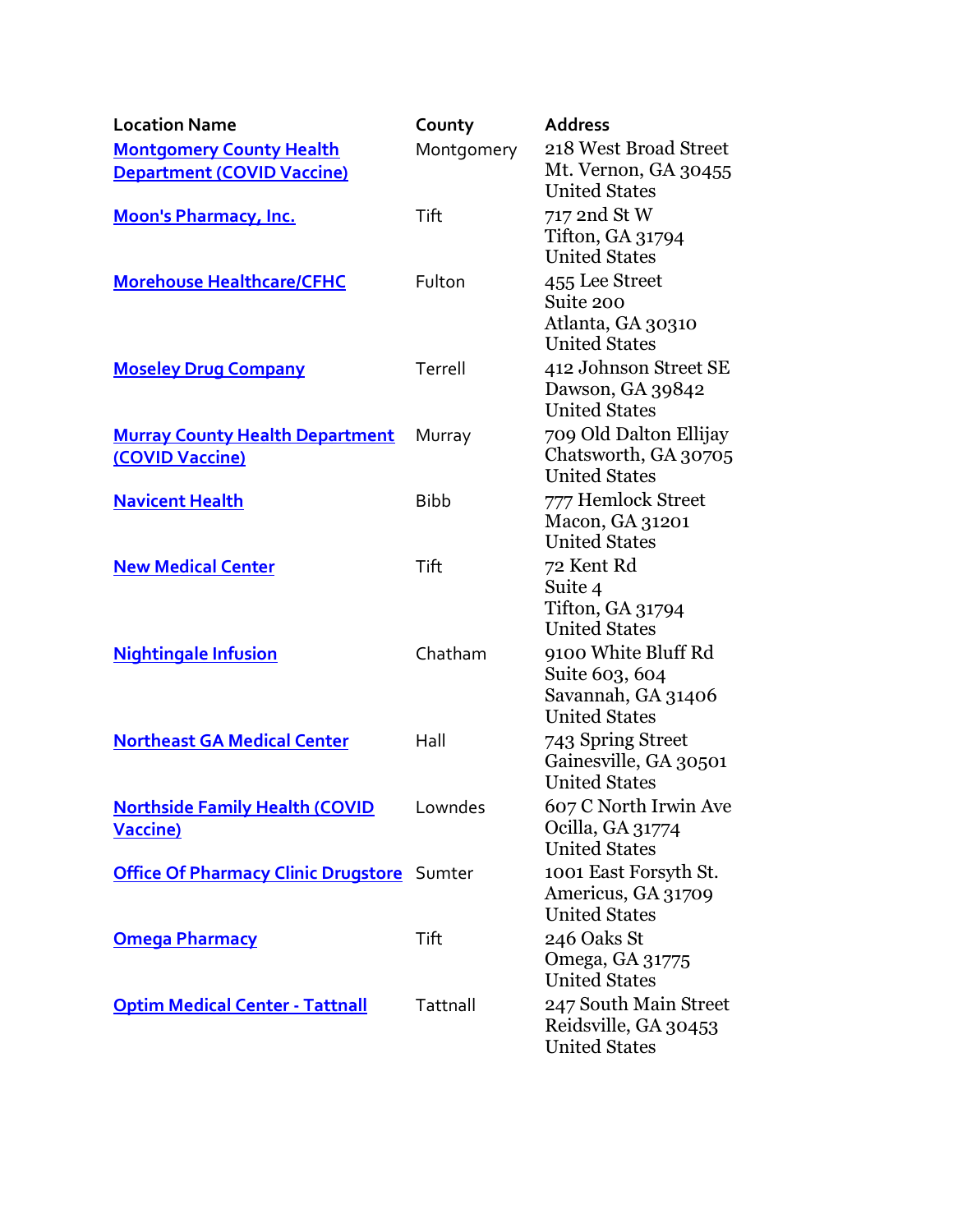| <b>Location Name</b>                                                 | County    | <b>Address</b>                                                              |
|----------------------------------------------------------------------|-----------|-----------------------------------------------------------------------------|
| <b>Partners in Health</b>                                            | Glynn     | 118 Northpark Drive<br>Brunswick, GA 31520<br><b>United States</b>          |
| <b>Partnership Health Center</b>                                     | Lowndes   | 520 Griffin Ave<br>Valdosta, GA 31601<br><b>United States</b>               |
| <b>Paulding County Health Department</b> Paulding<br>(COVID Vaccine) |           | 451 Jimmy Campbell Parkway<br>Dallas, GA 30132-5500<br><b>United States</b> |
| <b>Peach County Health Department</b><br>(COVID Vaccine)             | Peach     | 503 Bluebird Blvd.<br>Fort Valley, GA 31030<br><b>United States</b>         |
| <b>Pharmoore Pharmacy</b>                                            | Cherokee  | 3422 Sixes Road<br>Canton, GA 30114<br><b>United States</b>                 |
| <b>Phoebe Healthworks (COVID</b><br><b>Vaccine)</b>                  | Dougherty | 311 3rd Ave W<br>Albany, GA 31701<br><b>United States</b>                   |
| <b>Phoebe Sumter Medical Center</b><br>(COVID Vaccine)               | Sumter    | 126 U.S. Highway 280 West<br>Americus, GA 31719<br><b>United States</b>     |
| <b>Phoebe Worth Medical Center</b>                                   | Worth     | 807 S. Isabella Street<br>Sylvester, GA 31791<br><b>United States</b>       |
| <b>Physicians Pharmacy</b>                                           | Cobb      | 3875 Austell Road<br>Austell, GA 30106<br><b>United States</b>              |
| <b>Pickens County Health Department</b><br>(COVID Vaccine)           | Pickens   | 60 Health Way<br>Jasper, GA 30143<br><b>United States</b>                   |
| <b>Pinewood Nursing Center</b>                                       | Pulaski   | 277 Commerce St<br>Hawkinsville, GA 31036<br><b>United States</b>           |
| <b>Polk County Health Department</b><br>(COVID Vaccine)              | Polk      | 125 East Ware Street<br>Cedartown, GA 30125-3051<br><b>United States</b>    |
| <b>Premier Care Family Medicine</b>                                  | Douglas   | 403 Permian Way<br>Villa Rica, GA 30180<br><b>United States</b>             |
| <b>Primary Care of Southwest Georgia</b><br><b>Thomasville</b>       | Thomas    | 454 Smith Avenue<br>Thomasville, GA 31792<br><b>United States</b>           |
| <b>Primary Healthcare Center of</b><br>Chattooga                     | Chattooga | 11638 Highway 27<br>Suite 8                                                 |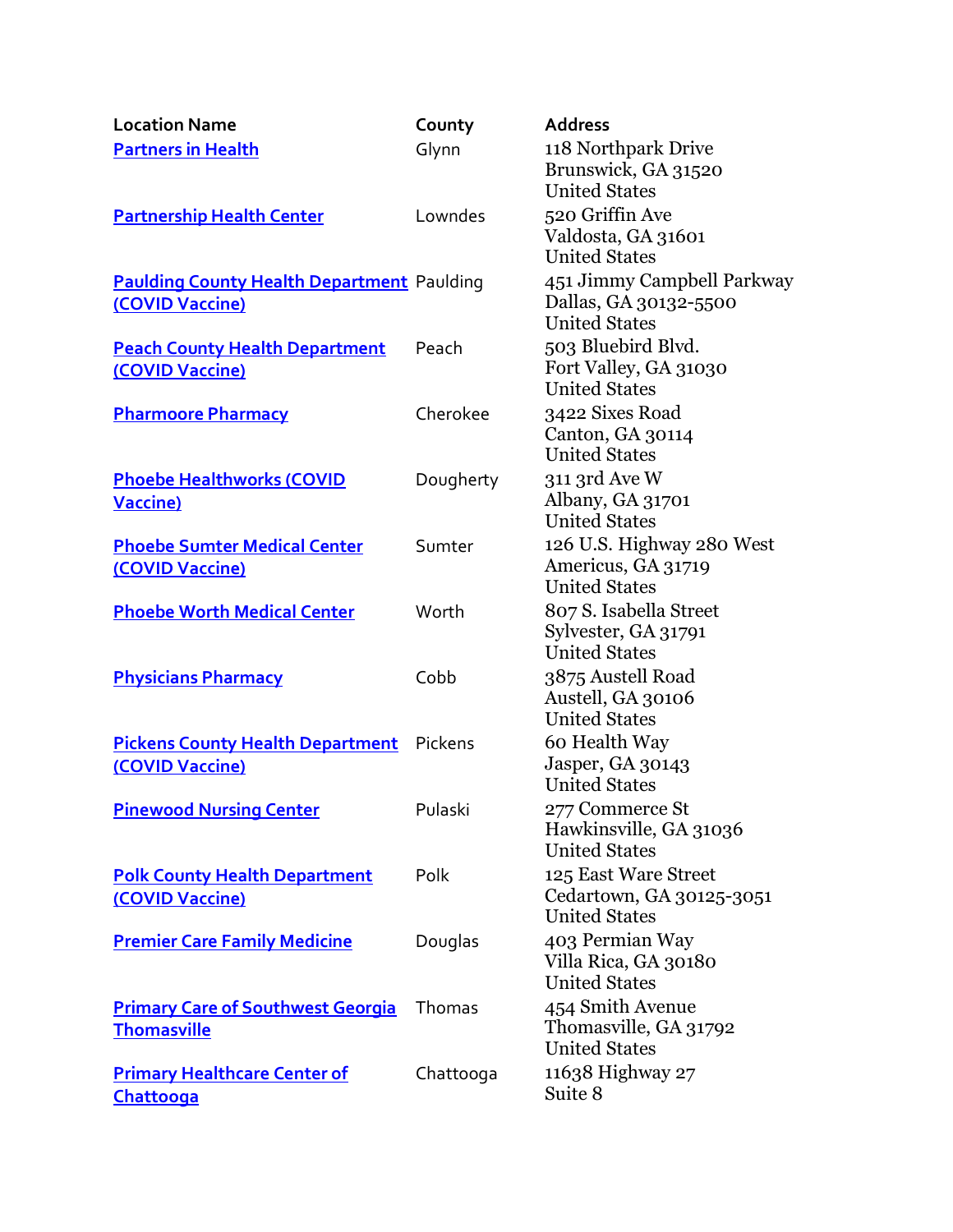| <b>Location Name</b>                            | County   | <b>Address</b>                                  |
|-------------------------------------------------|----------|-------------------------------------------------|
|                                                 |          | Summerville, GA 30747                           |
|                                                 |          | <b>United States</b>                            |
| <b>Primary Healthcare Center of Dade</b>        | Dade     | 13570 N. Main Street                            |
|                                                 |          | Trenton, GA 30752                               |
|                                                 |          | <b>United States</b>                            |
| <b>Primary Healthcare Center of Polk</b>        | Polk     | 118 E. Girard Avenue                            |
|                                                 |          | Cedartown, GA 30125                             |
|                                                 |          | <b>United States</b>                            |
| <b>Primary Healthcare Center of</b>             | Walker   | 205 Jenkins Road                                |
| <b>Rossville</b>                                |          | Rossville, GA 30741                             |
|                                                 |          | <b>United States</b>                            |
| <b>Pulaski County Health Department</b>         | Pulaski  | 81 North Lumpkin Street                         |
| (COVID Vaccine)                                 |          | Hawkinsville, GA 31036-4721                     |
|                                                 |          | <b>United States</b>                            |
| <b>Putnam County Health Department</b> Putnam   |          | 117 Putnam Drive                                |
| (COVID Vaccine)                                 |          | Eatonton, GA 31024-1142<br><b>United States</b> |
|                                                 |          |                                                 |
| <b>Quitman County Health Department Quitman</b> |          | 105 Main Street<br>Georgetown, GA 39854         |
| (COVID Vaccine)                                 |          | <b>United States</b>                            |
|                                                 |          | 184 South Main Street                           |
| <b>Rabun County Health Department</b>           | Rabun    | Suite 200                                       |
| (COVID Vaccine)                                 |          | Clayton, GA 30525-5480                          |
|                                                 |          | <b>United States</b>                            |
| <b>Rabun North</b>                              | Rabun    | 773 North Main St                               |
|                                                 |          | Clayton, GA 30525                               |
|                                                 |          | <b>United States</b>                            |
| <b>Randolph County Health</b>                   | Randolph | 207 North Webster Street                        |
| <b>Department (COVID Vaccine)</b>               |          | Cuthbert, GA 39840                              |
|                                                 |          | <b>United States</b>                            |
| <b>Reagans Pharmacy</b>                         | Rockdale | 1600 Millstead Road                             |
|                                                 |          | Conyers, GA 30012                               |
|                                                 |          | <b>United States</b>                            |
| <b>Red Apple Interactive Pharmacy</b>           | Appling  | 1570 Holcomb Bridge Rd                          |
|                                                 |          | Roswell, GA 30076                               |
|                                                 |          | <b>United States</b>                            |
| <b>Richmond County Health</b>                   | Richmond | 1001 4th Street                                 |
| <b>Department (COVID Vaccine)</b>               |          | Augusta, GA 30901                               |
|                                                 |          | <b>United States</b>                            |
| <b>Richmond Hill Pharmacy</b>                   | Bryan    | 2409 Highway 17                                 |
|                                                 |          | Richmond Hill, GA 31324                         |
|                                                 |          | <b>United States</b>                            |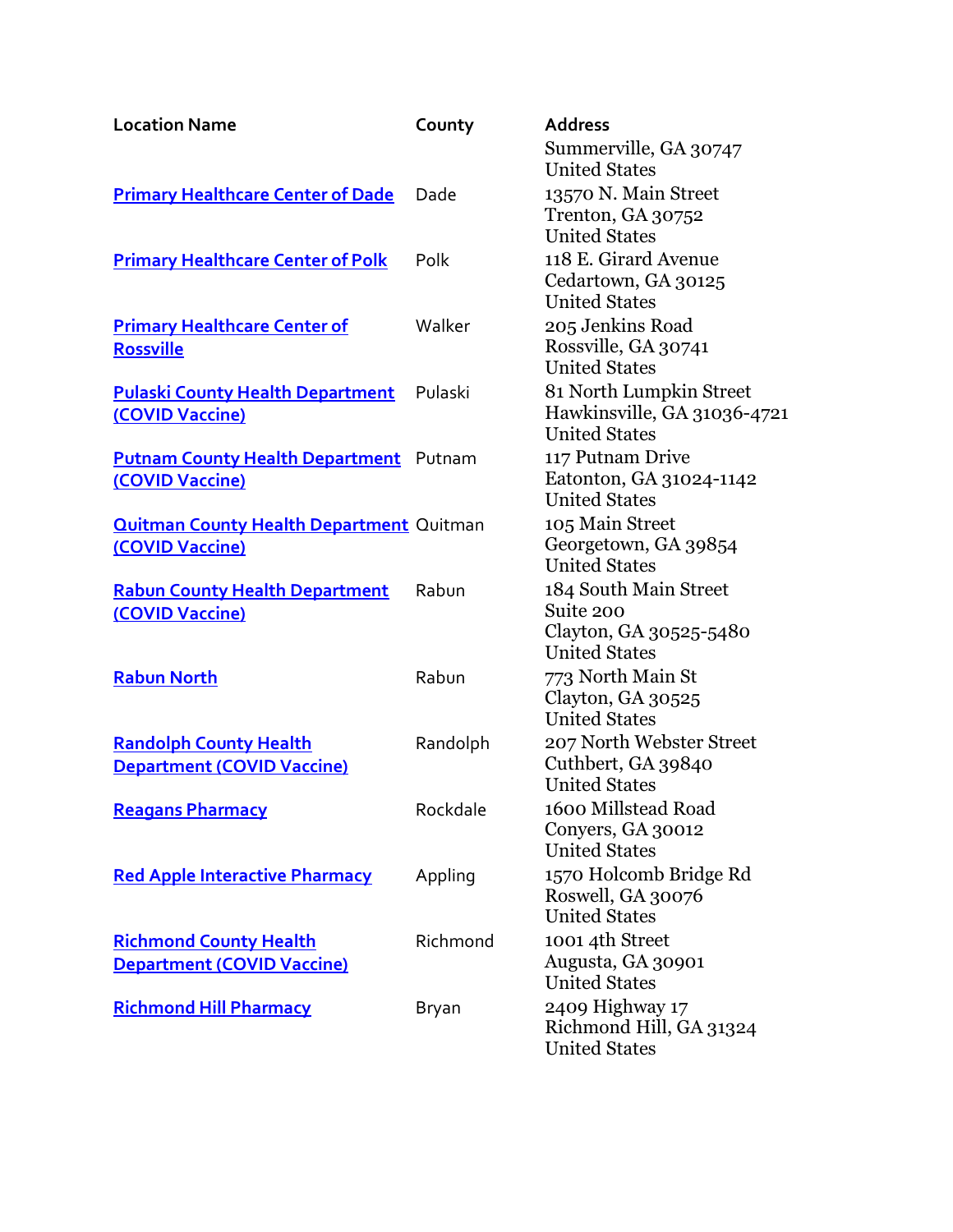| <b>Location Name</b>                                                              | County    | <b>Address</b>                                                                           |
|-----------------------------------------------------------------------------------|-----------|------------------------------------------------------------------------------------------|
| <b>Roberta - CareConnect Family</b>                                               | Crawford  | 254 Wright Ave                                                                           |
| <b>Practice</b>                                                                   |           | Roberta, GA 31078<br><b>United States</b>                                                |
| <b>Robins Pharmacy</b>                                                            | Houston   | 150 S. Houston Lake Road<br>Suite 300<br>Warner Robins, GA 31088<br><b>United States</b> |
| <b>Rockdale County Health Dept -</b><br><b>Conyers (COVID Vaccine Site)</b>       | Rockdale  | 1064 Culpepper Drive SW<br>Conyers, GA 30094<br><b>United States</b>                     |
| <b>Rockdale County Health Dept -</b><br><b>Lawrenceville (COVID Vaccine Site)</b> | Gwinnett  | 2570 Riverside Parkway<br>Lawrenceville, GA 30046<br><b>United States</b>                |
| <b>Rx Drug Center</b>                                                             | Decatur   | 1205 E Shotwell St<br>Bainbridge, GA 39819<br><b>United States</b>                       |
| Sam's Club #8194 (COVID Vaccine)                                                  | Clarke    | 4365 Atlanta Hwy<br>Athens, GA 30606<br><b>United States</b>                             |
| Sam's Club #8213 (COVID Vaccine)                                                  | Muscogee  | 5448 Whittlesey Blvd<br>Columbus, GA 31909<br><b>United States</b>                       |
| <b>Schley County Health Department</b><br>(COVID Vaccine)                         | Schley    | 45 W. Oglethorpe Street<br>Suite B<br>Ellaville, GA 31806<br><b>United States</b>        |
| <b>Seminole County Health Department Seminole</b><br>(COVID Vaccine)              |           | 904 North Wiley Avenue<br>Donalsonville, GA 39845-1127<br><b>United States</b>           |
| <b>Skidaway Village Pharmacy Inc</b>                                              | Chatham   | 1 Skidaway Village Walk<br>Savannah, GA 31411<br><b>United States</b>                    |
| <b>South Albany Medical Center</b>                                                | Dougherty | 1300 Newton Road<br>Albany, GA 31701<br><b>United States</b>                             |
| <b>South Central Family Healthcare</b>                                            | Irwin     | 607 C North Irwin Ave<br>Ocilla, GA 31774<br><b>United States</b>                        |
| <b>South Georgia Medical Center</b><br>(COVID Vaccination)                        | Lowndes   | 2417 North Patterson Street<br>Valdosta, GA 31602<br><b>United States</b>                |
| <b>Southeast Georgia Health System,</b><br><b>Brunswick Campus</b>                | Glynn     | 2415 Parkwood Drive<br>Brunswick, GA 31520<br><b>United States</b>                       |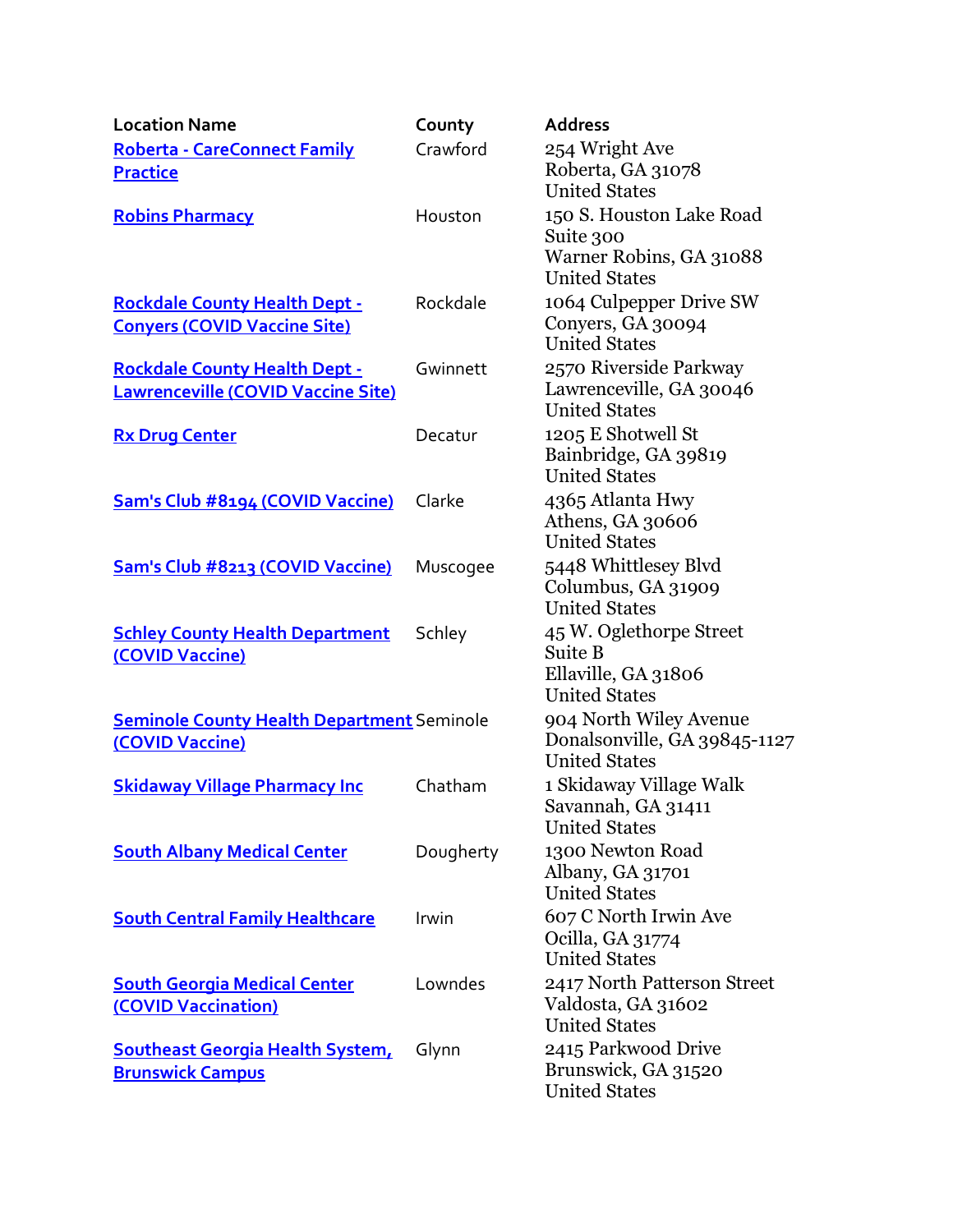| <b>Location Name</b>                                                    | County         | <b>Address</b>                                                                                    |
|-------------------------------------------------------------------------|----------------|---------------------------------------------------------------------------------------------------|
| <b>Southern Family Medicine</b>                                         | <b>Bulloch</b> | 308 E long St.<br>Claxton, GA 30458<br><b>United States</b>                                       |
| <b>Spalding County Health Department Spalding</b><br>(COVID Vaccine)    |                | 1007 Memorial Drive<br>Griffin, GA 30223-4445<br><b>United States</b>                             |
| <b>Statesboro Pediatrics and Family</b><br><b>Healthcare Center Inc</b> | <b>Bulloch</b> | 1570 Brampton Ave<br>Statesboro, GA 30458<br><b>United States</b>                                 |
| <b>Stephens County Health Department Stephens</b><br>(COVID Vaccine)    |                | 64 Boulevard Suite 102<br>Toccoa, GA 30577-3043<br><b>United States</b>                           |
| <b>Stewart County Health Department</b> Stewart<br>(COVID Vaccine)      |                | 211 Health Department Rd.<br>Lumpkin, GA 31815<br><b>United States</b>                            |
| <b>Strickland's Pharmacy</b>                                            | Tattnall       | 111 E Barnard St<br>Glennville, GA 30427<br><b>United States</b>                                  |
| <b>Suburban Medical Center</b>                                          | Gwinnett       | 4989 Peachtree Parkway<br>Peachtree Corners, GA 30092<br><b>United States</b>                     |
| <b>Sumter County Health Department</b><br>(COVID Vaccine)               | Sumter         | 1601 North MLK Jr. Blvd<br>Suite 100<br>Americus, GA 31719<br><b>United States</b>                |
| <b>Sumter Pediatrics</b>                                                | Lee            | 340 US Highway 19 S<br>Leesburg, GA 31763<br><b>United States</b>                                 |
| <b>Suwanee Pharmacy LLC</b>                                             | Gwinnett       | 2027 Lawrenceville-Suwanee<br>Road<br><b>STE 700</b><br>Suwanee, GA 30024<br><b>United States</b> |
| <b>Synergy Health Inc</b>                                               | Towns          | 85 Seasons Lane<br>Hiawassee, GA 30546<br><b>United States</b>                                    |
| <b>Talbot County Health Department</b><br>(COVID Vaccine)               | Talbot         | 1073 Woodland Highway<br>Talbotton, GA 31827<br><b>United States</b>                              |
| <b>Taylor County Health Department</b><br>(COVID Vaccine)               | Taylor         | 178-1 Charing Rd.<br>Butler, GA 31006<br><b>United States</b>                                     |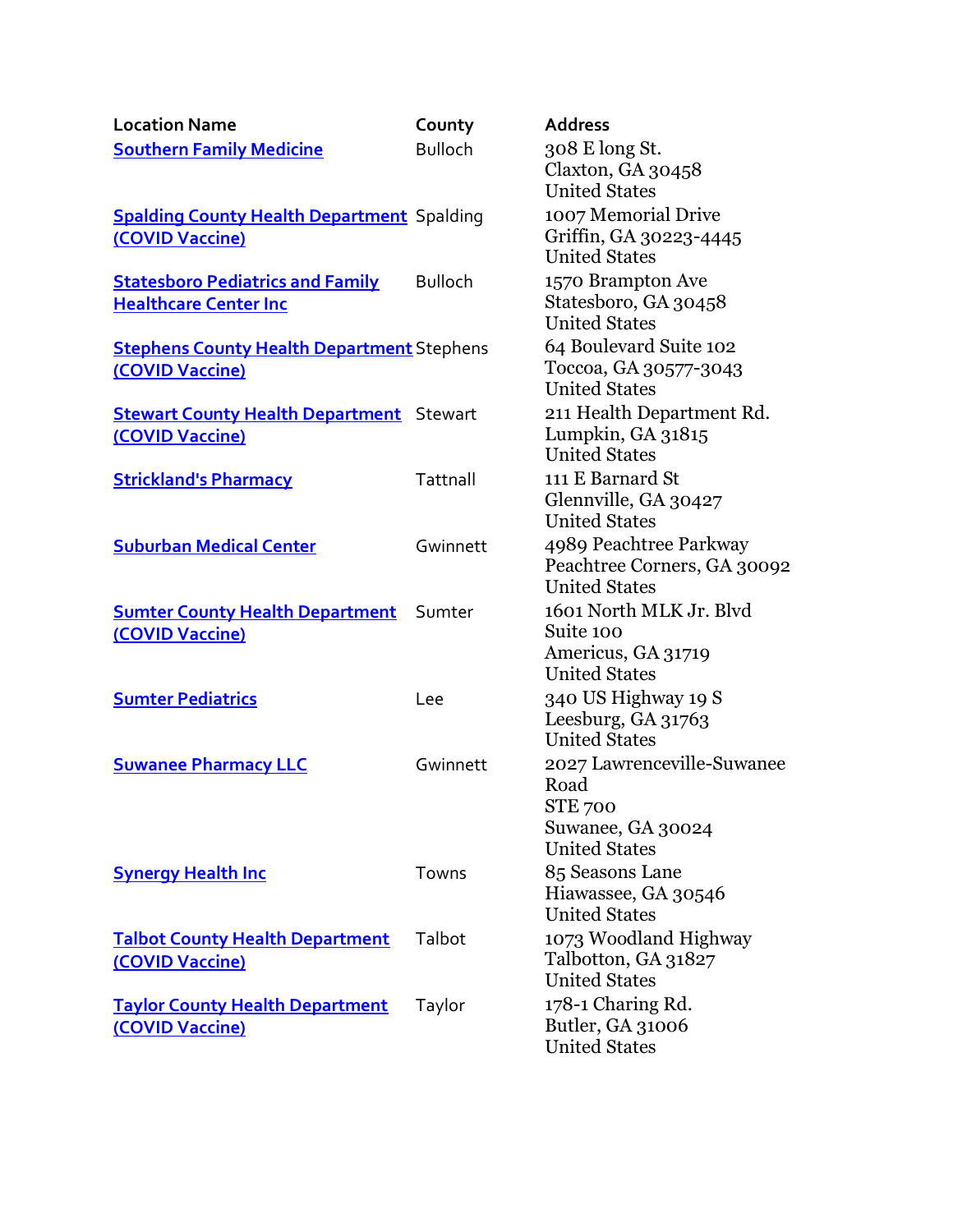| <b>Location Name</b>                          | County         | <b>Address</b>                             |
|-----------------------------------------------|----------------|--------------------------------------------|
| <b>Telfair County Health Department</b>       | Telfair        | 89 Telfair Avenue                          |
| (COVID Vaccine)                               |                | McRae, GA 31055                            |
|                                               |                | <b>United States</b>                       |
| <b>The Family Health Centers of</b>           | Fulton         | 868 York Avenue SW                         |
| <b>Georgia, Inc at West End</b>               |                | Atlanta, GA 30310                          |
|                                               |                | <b>United States</b>                       |
| <b>The Longstreet Clinic Internal and</b>     | Hall           | 725 Jesse Jewell Parkway                   |
| <b>Family Medicine</b>                        |                | Suite 180<br>Gainesville, GA 30501         |
|                                               |                | <b>United States</b>                       |
| <b>The Pharmacy at Piggly Wiggly</b>          | Clarke         | 484 North Avenue                           |
| <b>Athens LLC</b>                             |                | Athens, GA 30601                           |
|                                               |                | <b>United States</b>                       |
| <b>The Prescription Shop</b>                  | <b>Bulloch</b> | 22 S Zetterower Avenue                     |
|                                               |                | Statesboro, GA 30458                       |
|                                               |                | <b>United States</b>                       |
| <b>The Prescription Shop</b>                  | Gordon         | 1042 Red Bud Rd NE                         |
|                                               |                | Calhoun, GA 30701                          |
|                                               |                | <b>United States</b>                       |
| <b>Thomas County Health Department</b> Thomas |                | 484 Smith Avenue                           |
| (COVID Vaccine)                               |                | Thomasville, GA 31792-5535                 |
|                                               |                | <b>United States</b>                       |
| <b>Thompson's Pharmacy</b>                    | Coweta         | 134 Millard Farmer Industrial<br>Boulevard |
|                                               |                | Newnan, GA 30263                           |
|                                               |                | <b>United States</b>                       |
| <b>Tift County Board of Health dba</b>        | Tift           | 192 S. Virginia Avenue                     |
| <b>Diversified Enterprises (COVID</b>         |                | Suite 100                                  |
| Vaccine)                                      |                | <b>Tifton, GA 31794</b>                    |
|                                               |                | <b>United States</b>                       |
| <b>Tift County Health Department</b>          | Tift           | 305 East 12th Street                       |
| (COVID Vaccine)                               |                | Tifton, GA 31794                           |
|                                               |                | <b>United States</b>                       |
| <b>Tift Regional Health System</b>            | Tift           | 2225 Highway 41 North                      |
|                                               |                | Tifton, GA 31794<br><b>United States</b>   |
|                                               |                | 901 East 18Th Street                       |
| <b>Tift Regional Medical Center</b>           | Tift           | Tifton, GA 31794                           |
|                                               |                | <b>United States</b>                       |
| <b>Total Health Center for Family</b>         | <b>Bulloch</b> | 1203 Brampton Ave                          |
| <b>Medicine</b>                               |                | Suite 102                                  |
|                                               |                | Statesboro, GA 30458                       |
|                                               |                | <b>United States</b>                       |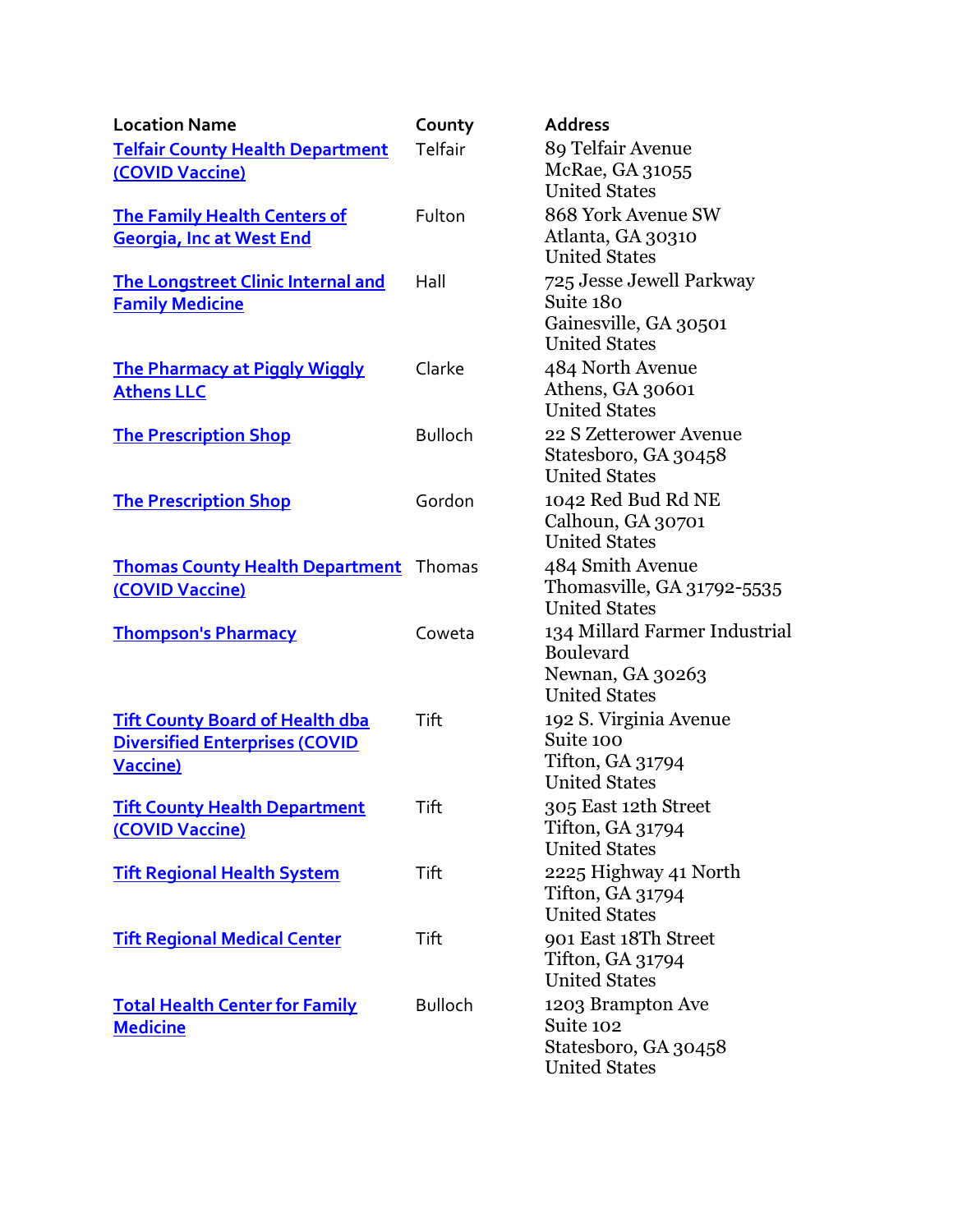| <b>Location Name</b>                                                 | County   | <b>Address</b>                                                                   |
|----------------------------------------------------------------------|----------|----------------------------------------------------------------------------------|
| <b>Towns County Health Department</b><br>(COVID Vaccine)             | Towns    | 1104 Jack Dayton Circle<br>Young Harris, GA 30582<br><b>United States</b>        |
| <b>Transitions Hospice Care</b>                                      | Floyd    | 610 Shorter Avenue<br>Rome, GA 30165<br><b>United States</b>                     |
| <b>Treutlen County Health Department</b> Treutlen<br>(COVID Vaccine) |          | 5614 N Third Street<br>Soperton, GA 30457-2009<br><b>United States</b>           |
| <b>Tri-County Health Systems -</b><br>Glascock                       | Glascock | 702 WEST MAIN STREET<br>GIBSON, GA 30810<br><b>United States</b>                 |
| <b>Trion Drugs</b>                                                   | Lee      | 1504 US HWY 19 S<br>Leesburg, $GA$ 31763<br><b>United States</b>                 |
| <b>Turner County Health Department</b><br>(COVID Vaccine)            | Turner   | 745 Hudson Avenue<br>Ashburn, GA 31714-5312<br><b>United States</b>              |
| <b>Twiggs County Health Department</b><br>(COVID Vaccine)            | Twiggs   | 26 Main Street<br>Jeffersonville, GA 31044-3638<br><b>United States</b>          |
| <b>Unadilla Drug Company</b>                                         | Dooly    | 413 Second St<br>Unadilla, GA 31091<br><b>United States</b>                      |
| <b>Union County Health Department</b><br>(COVID Vaccine)             | Union    | 67 Chase Drive<br>Blairsville, GA 30512-8564<br><b>United States</b>             |
| <b>Unity Health Clinic</b>                                           | Clayton  | 7183 Jonesboro Road<br>Suite 100<br>Morrow, GA 30260<br><b>United States</b>     |
| <b>University Cancer and Blood Center</b>                            | Clarke   | 3320 Old Jefferson Road<br>Bldg 700A<br>Athens, GA 30607<br><b>United States</b> |
| <b>Upson Regional Medical Center</b>                                 | Upson    | 801 W. Gordon St.<br>Thomaston, GA 30286<br><b>United States</b>                 |
| <b>UrgenCare Clinic (COVID Vaccine)</b>                              | Troup    | 2169 W Point Rd<br>LaGrange, GA 30240<br><b>United States</b>                    |
| <b>Urgent Care of Oconee</b>                                         | Oconee   | 2061 Experiment Station Rd<br>Suite 505                                          |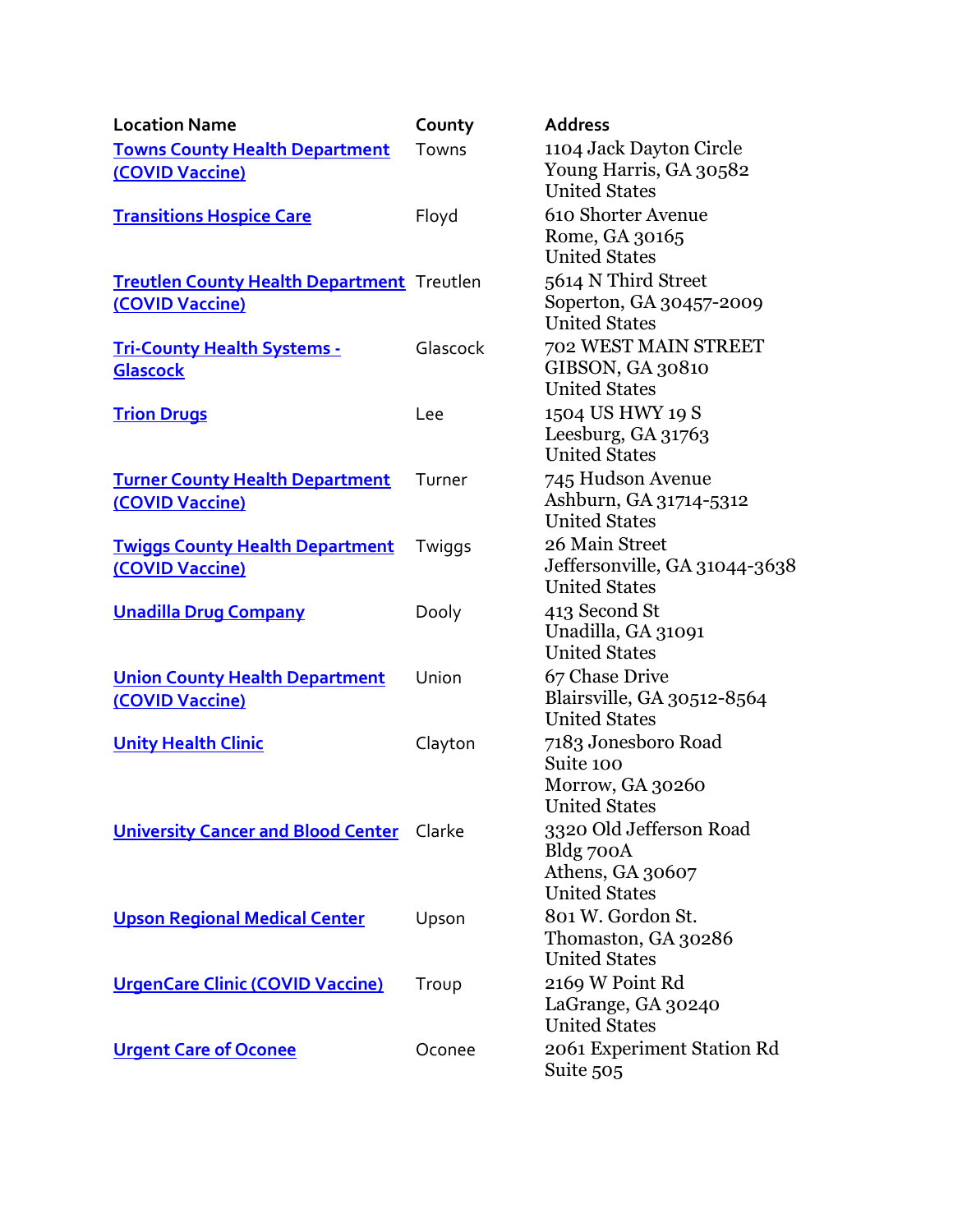| <b>Location Name</b>                                             | County     | <b>Address</b>                                      |
|------------------------------------------------------------------|------------|-----------------------------------------------------|
|                                                                  |            | Watkinsville, GA 30677<br><b>United States</b>      |
| <b>Walker County Health Department</b>                           | Walker     | 603 East Villanow Street                            |
| (COVID Vaccine)                                                  |            | La Fayette, GA 30728-2618<br><b>United States</b>   |
| <b>Walmart Supercenter #1011 (COVID</b> Effingham                |            | 434 S Columbia Ave                                  |
| <b>Vaccine)</b>                                                  |            | Rincon, GA 31326<br><b>United States</b>            |
| Walmart Supercenter #1018 (COVID Dodge                           |            | 1099 Indian Drive                                   |
| <b>Vaccine)</b>                                                  |            | Eastman, GA 31023<br><b>United States</b>           |
| Walmart Supercenter #2513 (COVID Lumpkin                         |            | 270 Walmart Way                                     |
| <b>Vaccine)</b>                                                  |            | Dahlonega, GA 30533<br><b>United States</b>         |
| Walmart Supercenter #2630 (COVID Wayne                           |            | 1100 N 1st Street                                   |
| <b>Vaccine)</b>                                                  |            | Jesup, GA 31545<br><b>United States</b>             |
| Walmart Supercenter #2732 (COVID Carroll                         |            | 600 Carrollton Villa Rica Hwy                       |
| <b>Vaccine)</b>                                                  |            | Villa Rica, GA 30180                                |
|                                                                  |            | <b>United States</b><br>1500 N Liberty Street       |
| <b>Walmart Supercenter #2754 (COVID</b> Burke<br><b>Vaccine)</b> |            | Waynesboro, GA 30830                                |
|                                                                  |            | <b>United States</b>                                |
| Walmart Supercenter #5151 (COVID Floyd                           |            | 825 Cartersville Hw SE                              |
| <b>Vaccine)</b>                                                  |            | Rome, GA 30161<br><b>United States</b>              |
| Walmart Supercenter #5482 (COVID Putnam                          |            | 201 Walmart Drive                                   |
| <b>Vaccine)</b>                                                  |            | Eatonton, GA 30124<br><b>United States</b>          |
| <b>Walmart Supercenter #5797 (COVID</b> Dougherty                |            | 262 Cordele Road                                    |
| <b>Vaccine)</b>                                                  |            | Albany, GA 31705                                    |
|                                                                  |            | <b>United States</b>                                |
| <b>Walmart Supercenter #7194 (COVID</b> Cook<br><b>Vaccine)</b>  |            | 351 Alabama Road<br>Adel, GA 31620                  |
|                                                                  |            | <b>United States</b>                                |
| <b>Ware County Health Department</b>                             | Ware       | 604 Riverside Avenue                                |
| (COVID Vaccine)                                                  |            | Waycross, GA 31501-5323<br><b>United States</b>     |
| <b>Washington County Health</b>                                  | Washington | 201 Morningside Drive                               |
| <b>Department (COVID Vaccine)</b>                                |            | Sandersville, GA 31082-2426<br><b>United States</b> |
| Webster County Health Department Webster                         |            | 6814 Washington Street                              |
| (COVID Vaccine)                                                  |            | Preston, GA 31824<br><b>United States</b>           |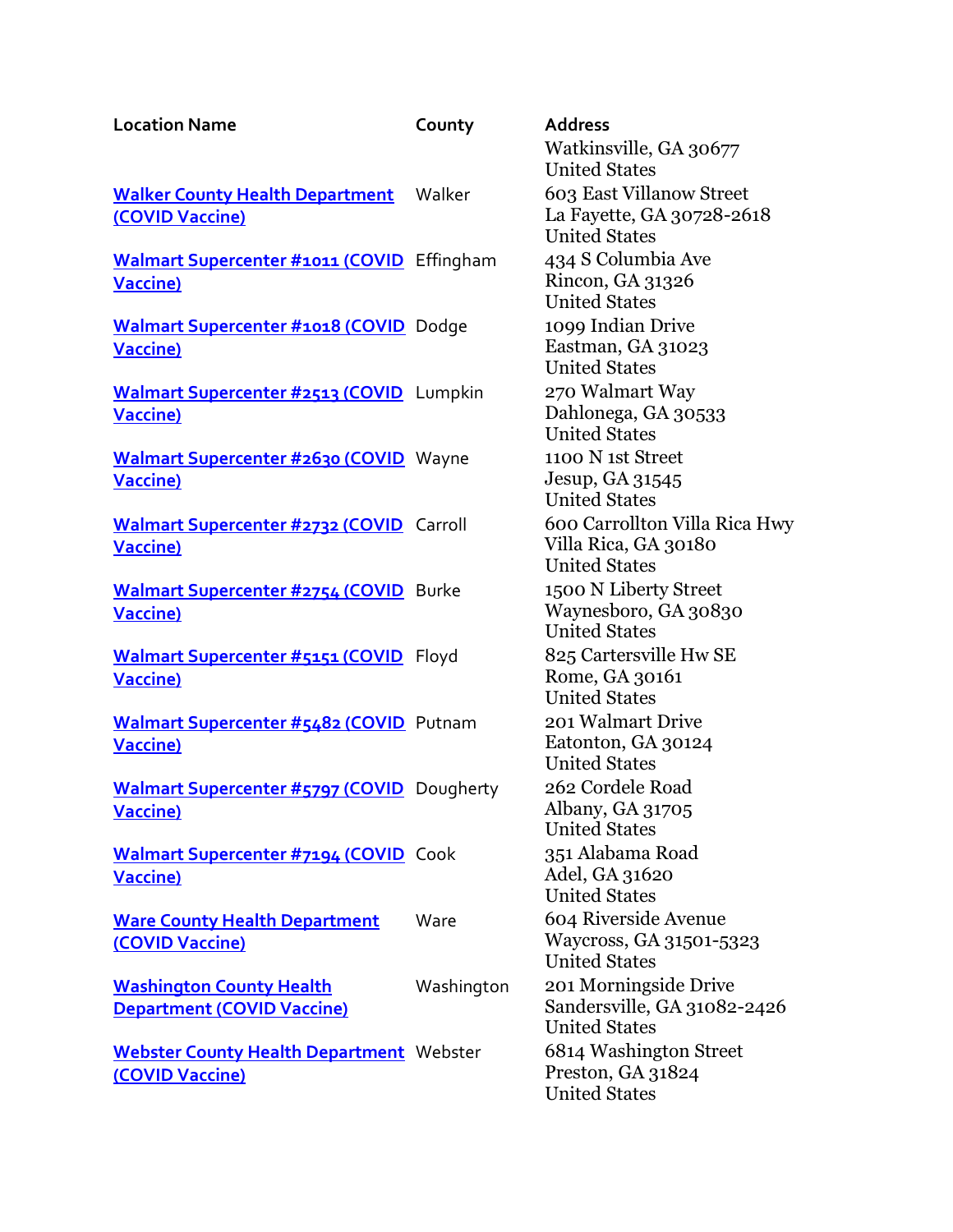| <b>Location Name</b>                                                                      | County        | <b>Address</b>                                                                |
|-------------------------------------------------------------------------------------------|---------------|-------------------------------------------------------------------------------|
| <b>Wellness First PC</b>                                                                  | Jackson       | 641 Hospital Rd<br>Commerce, GA 30529<br><b>United States</b>                 |
| <b>Wender &amp; Roberts Drugs - WPF</b>                                                   | Fulton        | 1262 W Paces Ferry Rd NW<br>Atlanta, GA 30327<br><b>United States</b>         |
| <b>West End Pharmacy</b>                                                                  | <b>Bartow</b> | 824 West Ave<br>Cartersville, GA 30120<br><b>United States</b>                |
| <b>Wheeler County Health Department</b> Wheeler<br>(COVID Vaccine)                        |               | 414 Kent Street<br>Alamo, GA 30411<br><b>United States</b>                    |
| <b>White County Health Department</b><br>(COVID Vaccine)                                  | White         | 1331 Helen Highway<br>Cleveland, GA 30528-2834<br><b>United States</b>        |
| <b>Whitefoord Family Medical Center</b>                                                   | DeKalb        | 1401 Hosea Williams Dr NE<br>Atlanta, GA 30317<br><b>United States</b>        |
| <b>Whitfield County Health Department Whitfield</b><br>(COVID Vaccine)                    |               | 800 Professional Blvd.<br>Dalton, GA 30720<br><b>United States</b>            |
| <b>Wilcox County Health Department</b><br>(COVID Vaccine)                                 | Wilcox        | 1001 Second Avenue<br>Rochelle, GA 31079-2149<br><b>United States</b>         |
| <b>Wilkinson County Health</b><br><b>Department - Irwinton (COVID</b><br><b>Vaccine</b> ) | Wilkinson     | 123 High Hill St<br>Irwinton, GA 31042<br><b>United States</b>                |
| Willard A. Snyder, Jr., MD                                                                | Glynn         | 2314 Starling Street<br>Brunswick, GA 31520<br><b>United States</b>           |
| <b>Winslette Pharmacy</b>                                                                 | Floyd         | 2444 SHORTER AVE NW<br>ROME, GA 30165<br><b>United States</b>                 |
| <b>Woodstock Pharmacy</b>                                                                 | Cherokee      | 8612 main street<br>Woodstock, GA 30188<br><b>United States</b>               |
| <b>Worth County Health Department</b><br>(COVID Vaccine)                                  | Worth         | 1012 West Franklin Street<br>Sylvester, GA 31791-4405<br><b>United States</b> |
| YourTown Health Palmetto                                                                  | Fulton        | 643 Main Street<br>Palmetto, GA 30268<br><b>United States</b>                 |
| <b>YourTown Health Senoia</b>                                                             | Coweta        | 48 Main Street<br>Suite 3A                                                    |